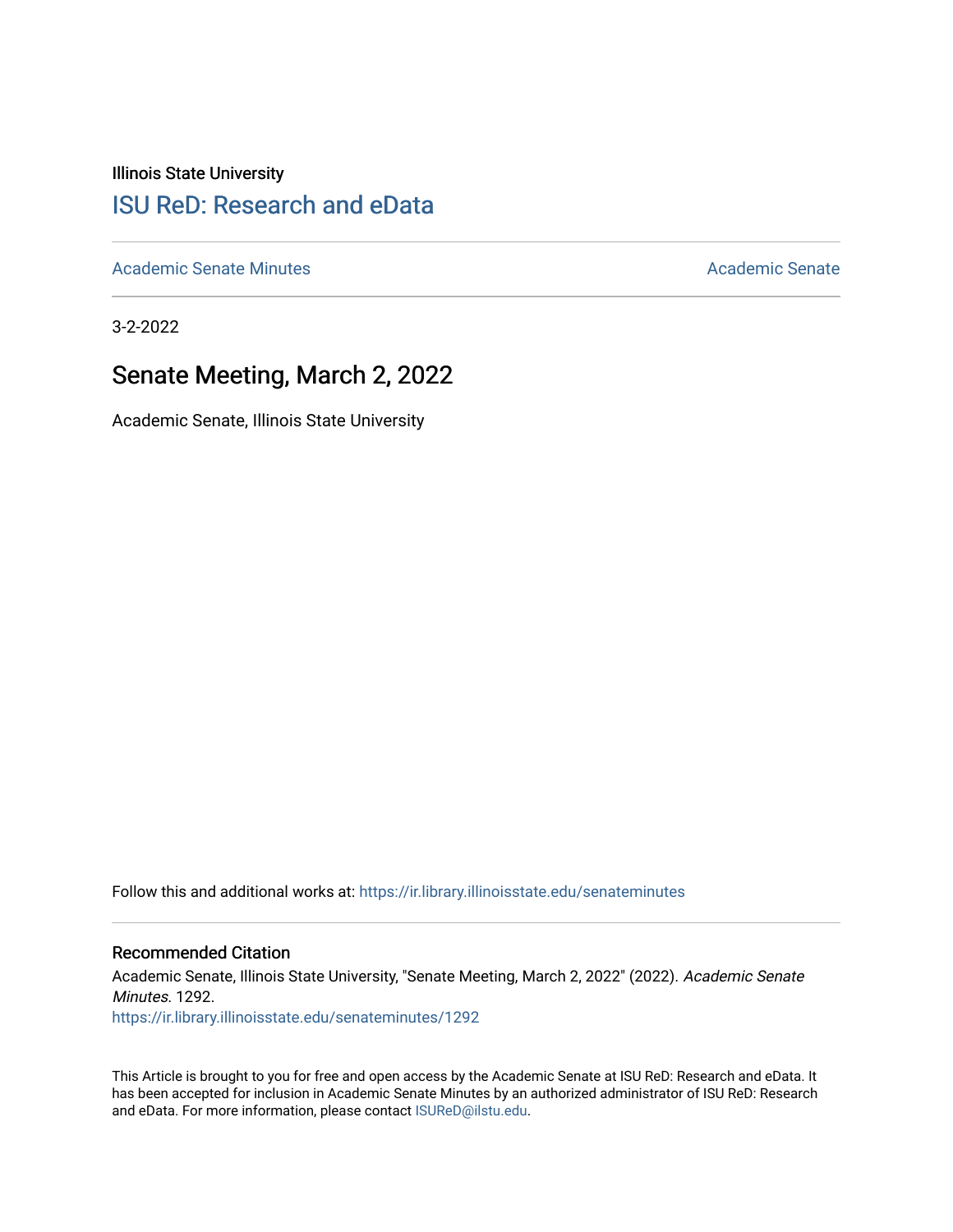## **Academic Senate Meeting Minutes Wednesday, March 2, 2022 Approved**

#### *Call to Order*

Academic Senate chairperson Martha Callison Horst called the meeting to order.

## *Roll Call*

Academic Senate secretary Dimitrios Nikolaou called the roll and declared a quorum.

#### *Public Comment:* None.

#### *Presentation: Recruitment and Retention of Underrepresented Students (Associate Vice President for Enrollment Management Jana Albrecht, Associate Vice President for Undergraduate Education Amy Hurd, and Assistant Vice President of Student Affairs Danielle Miller-Schuster)*

Dr. Albrecht: I am Jana of the Jana, Amy, and Danielle presentation. So, I'll go ahead and start. We're each going to briefly talk about some of the sections that are in the report. So, you will notice that it is a 52-page report, which is why I said we will briefly talk about some of the things in the report. But just so you know, it is from a number of different divisions and a number of different units on campus. We'll see what we can do and then we'll have time for questions. Also, we have friends around the table, because as it's such a long report we may not have the specific information on some of those questions. So, we do have quite a few people who came to help us out with those questions. Thanks to all of them.

New student, new freshman, and new transfer enrollment for this fall semester, we felt pretty good about the results that we had for this semester/term. Our freshmen were about even. Our transfers were up a little bit from the prior year. But what you'll notice is that we did have an increase. The top two increases that we had in our freshman group were for Latino students and for black students. We have an increase of about 20% for our black students, and an increase of about 14% for our Latino students. Also, what that did for us is that this particular class was about 35% racially diverse. That's up pretty significantly from our prior years. We've seen between 28% and probably 33% in prior terms. The biggest increase for our transfer group was in Latino students. The second biggest increase was in a group of students that two or more races on their admission application. We were a little bit down in new graduates, but we did see an increase for new Latino students, for students who selected two or more races, and for international students. So, what that did for total enrollment in general is we moved from about 27% racially diverse to about 28% racially diverse this fall term.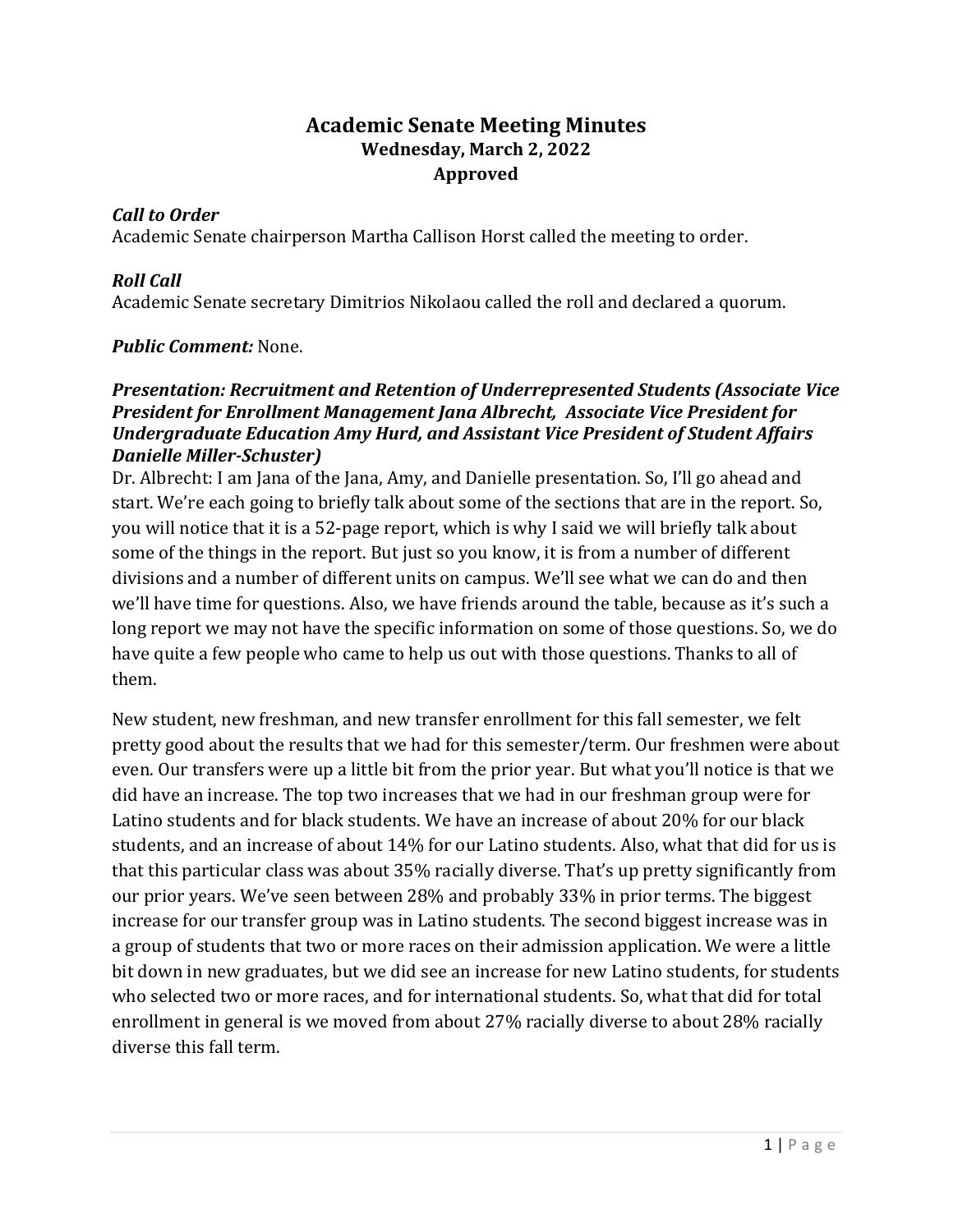So, Amy will highlight a few of the retention statistics and graduation statistics that are in the report. But I thought I would go ahead and just mention some of the recruitment initiatives that we had for this particular year. And please don't think the ones that I'm bringing up are the most important, they are not. They are all very important. And just so you know, all of us look at the programs and initiatives that we put forth every year, we analyze what has worked well and what hasn't. We asked students and parents and actually we ask a lot of you that help us with the events that we put on for feedback, and we make changes based on all of that feedback. The other thing that I will mention is that in the report you'll see that making initiative is in one section of the report but often times many of our units work together on lots of these initiatives. So, there is some overlap in some places.

But what I thought I would talk about first is that we continue to work with communitybased organizations. So, you can see that a lot in the admissions section. But one of the new partnerships that we added this year is from a communications firm in Chicago. The name of the firm is Wyn-Win. I love their name, that doesn't necessarily mean anything, but they have a lot of connections with community-based organizations in Chicago and with corporate partners. Our first few meetings have gone really, really well with them. They introduced us to six or seven new community-based organizations, and it was really a very eye-opening experience in that these major organizations in Chicago didn't know a whole lot about us. But the other thing that we gained from that is that we asked them, in their opinion, what did they think institutions were doing right, what do they think institutions could do better, and I think we're going to get some really good information and we're going to meet some additional partners that we could continue to partner with as we move forward. So, we're very excited about that.

And just a brief mention that all of the EMAS units have been engaging in more professional development and training opportunities in the last couple of years, and I think you can probably see that throughout the documents. We have an EDI committee, and one of their major initiatives this year is to actually analyze policy and procedures, a lot of what you all do, with an EDI lens. And then we also have a professional development committee, and those two committees talk regularly. It helps us to do more things more quickly. We either get those programs in place more quickly, more widespread, and then we also invite people that aren't necessarily in EMAS to attend those professional development sessions. So, I think with that my time limit is probably up, and I will hand it over to Amy Hurd.

Dr. Hurd: I don't know if you said what EMAS was, so it's Enrollment Management Academic Services. It's a group of us that are focused on that. Jana and I joke that it's her job to get them in, it's my job to keep them and get them out. So, I want to talk a little bit about retention highlights and some programs we're working on. When we talk about retention, remember that we're talking about from first to second year. So, on page five in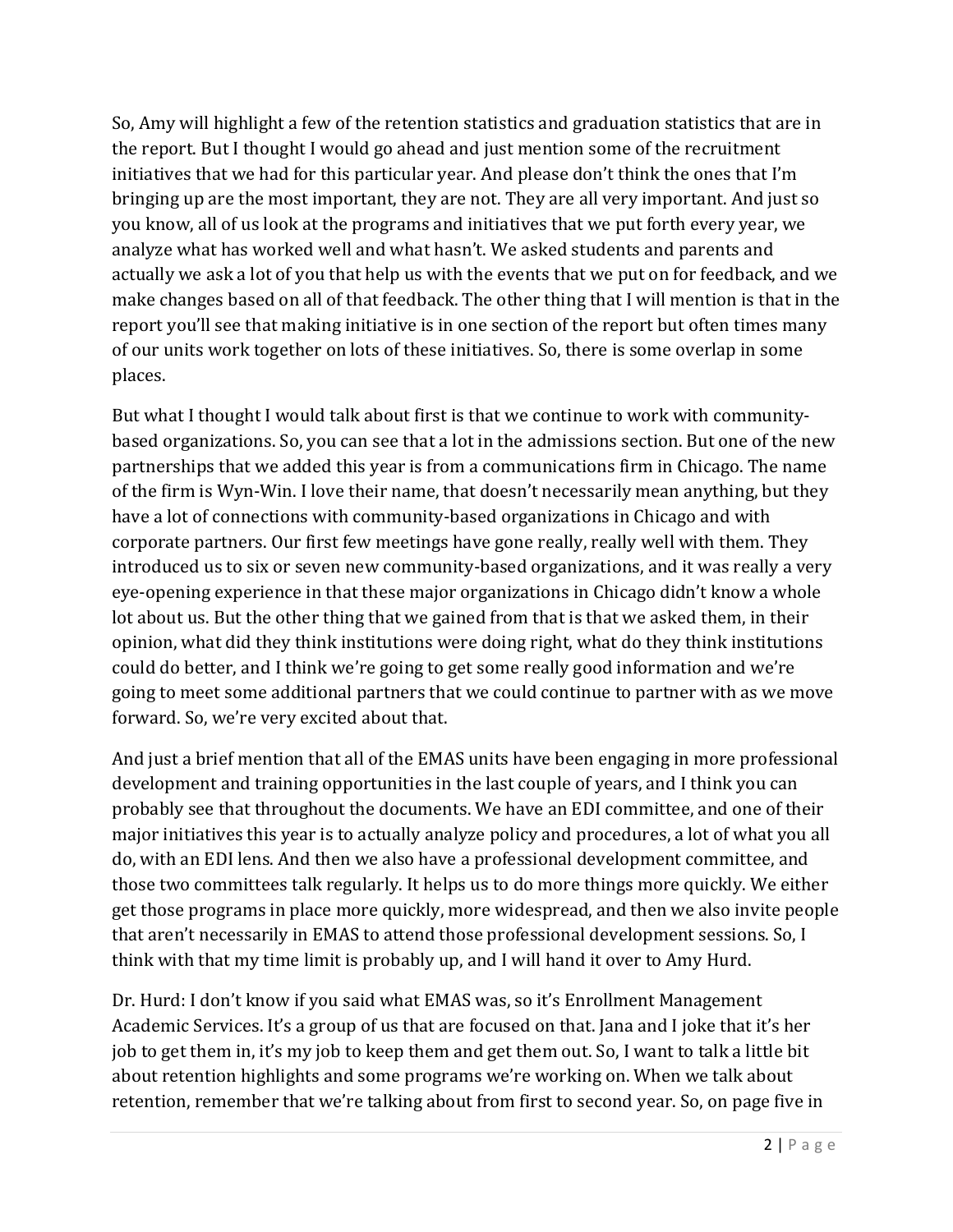the report, you can see the retention data, and it says 2019 we had a significant spike. That means the students came in in 2019 and they returned in fall of 2020. Well, we know what happened in spring of 2020, and the 2019 retention where we saw a significant spike that was higher than it has been in ten years. We knew that 2020 would come down a little bit from that point. But we're still pleased with where we are. Some of you are probably asking, "Well, why?" We did several things during that time. You can recall we had Pass/No Pass options. So, students could take Pass or No Pass for any course that they wanted. We had a lot more money from COVID relief packages, so we could help with that. We did not dismiss any students, even if they were slated to be dismissed; we kept them on for another semester. And looking at that data, half of those that we should have dismissed at that time ended up staying and are progressing right now. So, that's a good thing. More students could stay home, so there's financial reasons/support there. If you looked at some of the graphics, we also show transfer students, and we retained our next transfer students at a higher rate than anyone; and I don't know why that is , but that's a good thing, and that's the way it's been for many years.

So, we continue to develop programs and assess how they work and refine. A few of the programs that I want to mention, the Persistence Committee -- we've talked about that before. That was the brainchild of Amelia Noel-Elkins. It is a group where we bring people together from all over campus and we review cases of students who may have some financial issues. They may have some situations that are preventing them from moving on in the program, and we try to address those the best that we can. So, we have some microgrants that we can help with and different things like that. We have a program that is brand new. It's for scholars and we have a cohort of fourteen students that we are providing support sort of as a wrap around support services to help them navigate college. A lot of them are first generation students. The past two years we've had peer academic coaches to help students who are struggling, especially with the learning environment that COVID has created. We mentioned TRIO. Our TRIO program has a 93% retention rate. It's one of the highest retention rate of any group on campus. The only one that is higher his Honors and they are at 94%. So, those programs work.

We also had several initiatives that came from the GEER grants. Amelia also got to oversee that. It was a \$1.9 million grant; these funds are for low income, underrepresented, first generation students. It allowed us to have loaner laptops, microgrants, fund RSO's that fit within that description. It allowed us to fund a podcasting room over in the Multicultural Center. And one of my favorite pieces of this was we were able to provide stipends for students who were doing internships. We know that internships are so important to students getting jobs, but sometimes students just can't afford to do an internship. They're working full-time, they're not getting paid for that, they're having to give up their position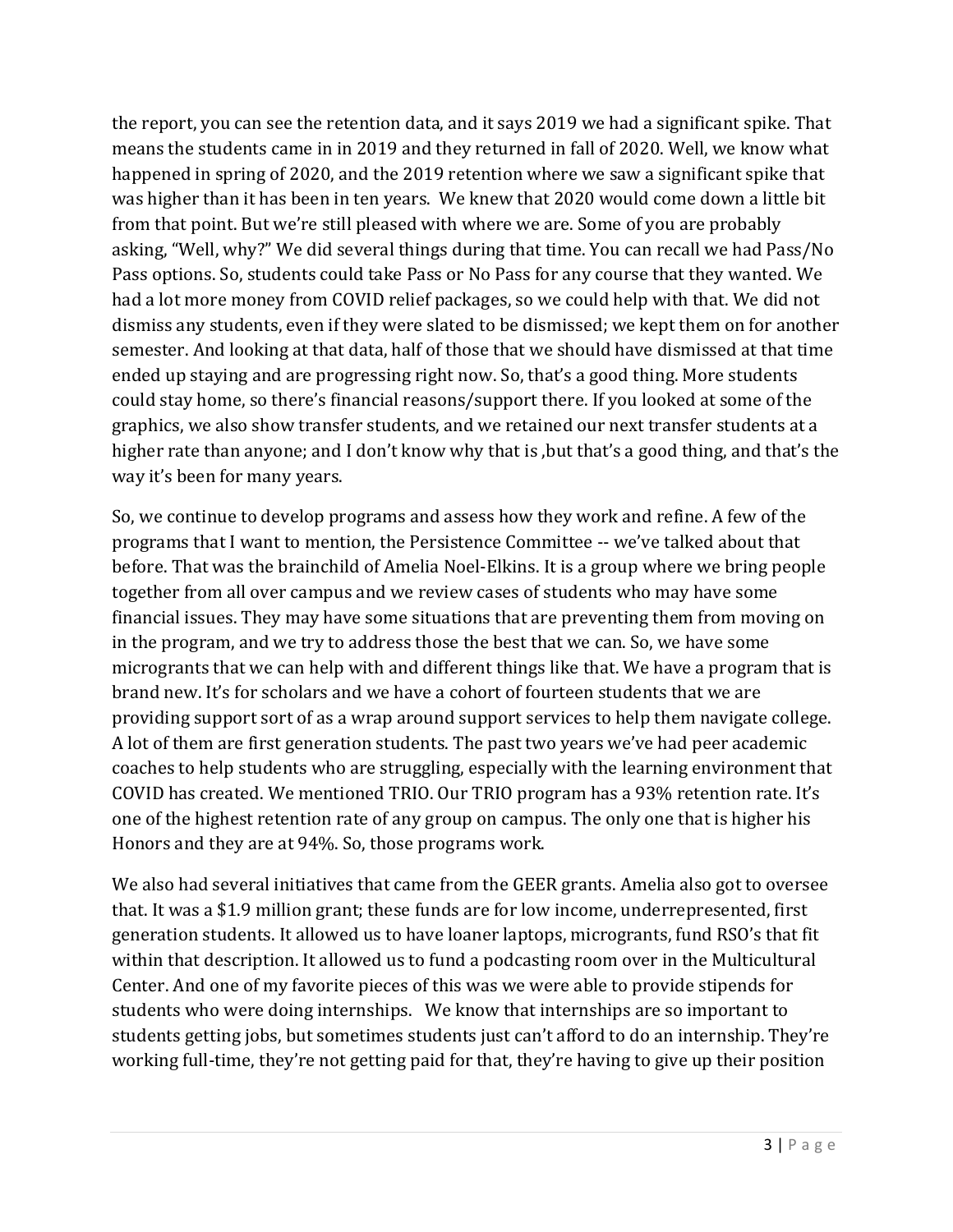at their other job, so we were able to fund some of that. That was a good partnership with Career Services.

Milner Library was able to provide 220 eBooks this past year. They had books for 29 different departments on campus, and so you could use those for free.

One of the last things I wanted to talk about is the success team within My Illinois State. So, when students login to MY they can see their success team there. They can see their librarian, their financial aid counselor, their advisor, an RA, their contact in Career Services. So, it's a one stop shop if they need assistance someplace, they can go there and see who it is that can help them right away.

## So, Danielle it's all yours.

Dr. Miller-Schuster: In addition to Academic Affairs, we appreciate the opportunity to provide information to all of you each year on the programs and services that we offer in the Division of Student Affairs that we believe both aid in the recruitment and the retention of our Redbirds. We believe it helps you especially shape a full understanding of our students experience by having both information from Academic Affairs as well as Student Affairs.

As you read through the full report, and if you haven't had a chance once you do, you will likely notice an intentional focus on professional development. I'm so glad that my colleague Jana brought this up, and you see it across both Academic and Student Affairs. I cannot underscore enough the importance of advancing student, staff, and faculty learning by building understanding and interaction between and across identities. This includes cultivating our community building traditions that we have on campus that are both inclusive but also increase a sense of pride and belonging at Illinois State. I think a great example was this past Friday with our Cultural Dinner, where we had the opportunity to have guest speaker Jemele Hill on campus.

So, like my colleagues, I wish to showcase just a few new initiatives from the report in the section for Student Affairs. One thing that you will see in each of the examples that I provide for you this evening is a theme. And each one includes either a collaboration or a partnership either within the Division of Student Affairs or across the divisions at Illinois State.

So, first up is University Housing Service. Hopefully you know that we have added the rainbow floor, which is a themed living and learning community. The floor is designed for our students who are interested in living on a floor that is supportive of the LGBTQ+ community, which can include students who identify as part of that community or those who identify as allies. The floor showcases the collaborate efforts of Housing, Women in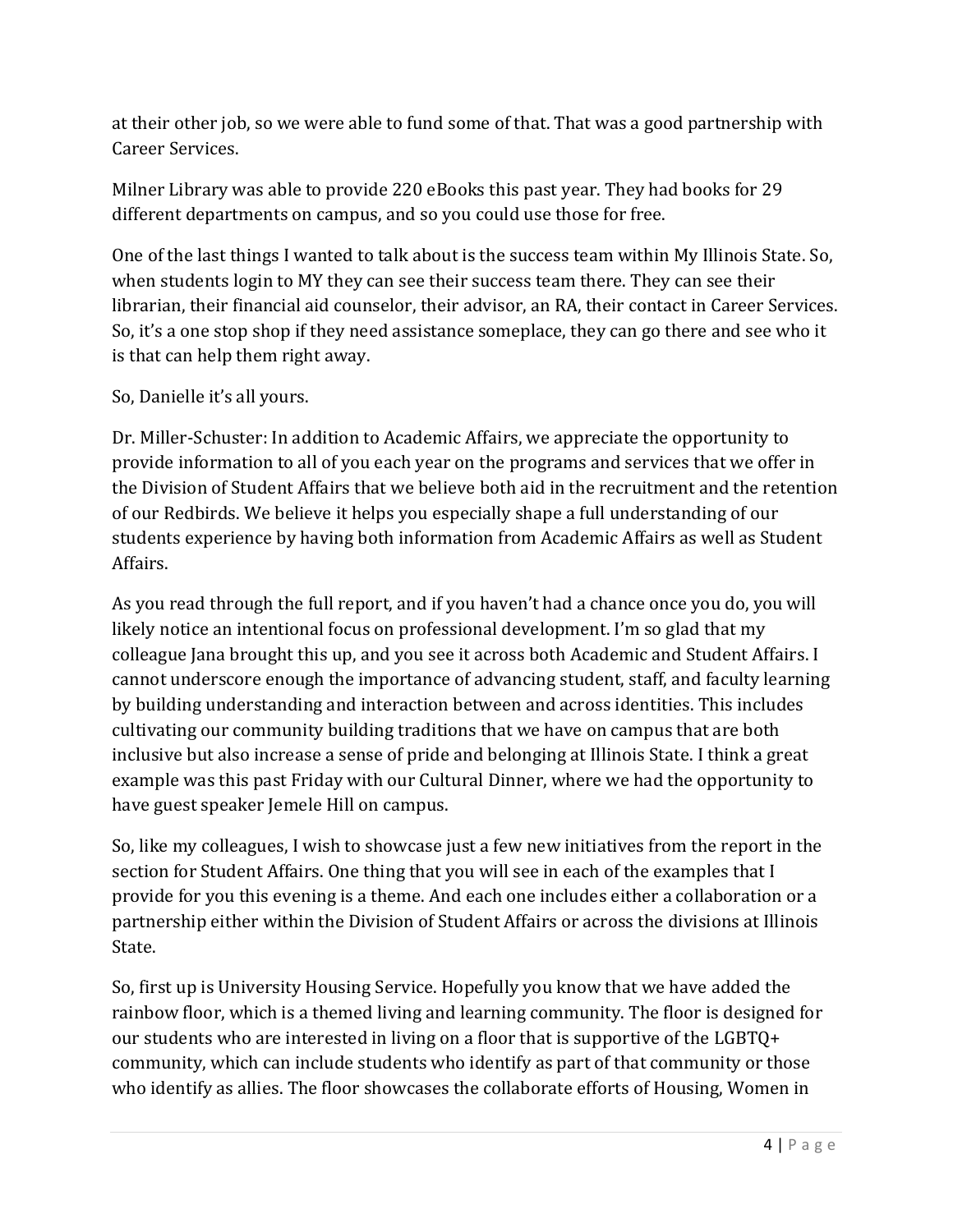Gender and Sexuality Studies, the Multicultural Center, and our School of Communication all coming together to be mentors on that floor.

In addition, in collaboration with the Multicultural Center, Student Counseling Services has added a Multicultural Therapist to their team. The position is responsible for creating and implementing a comprehensive plan for deep colonized healing, which includes individual and group therapy, serving as a liaison with our student leadership community, creating and implementing programing, and of course our social media engagement.

As Amy mentioned, in partnership with the Office of the Provost, Career Services coordinated a grant opportunity for those students who were offered or were currently working in an unpaid internship. And I'm so glad that she shared that because we are able to provide up to \$4,000 per semester for students who are underrepresented on campus, first generation, or low income.

There's also a growing importance placed on dietary accommodations and inclusive practices when it comes to the food we serve across campus. Event Management, Dining, and Hospitality's dietician and nutrition team works very closely with our students with dietary concerns, those with certain preferences and/or restrictions. Please know that they can be medical in nature, religious, or cultural. And it may be the very reason a student can actually come to Illinois State and thrive all four years while they're here. That team also works very closely with our student advisory boards, whether it be vegan or vegetarian, and our INTO students, to ensure continued satisfaction with the diverse food selection that we offer in both of our dining centers and in all of our retail dining venues.

As you should know, the University hosted nationally renowned research and author Dr. Jennifer Eberhardt in late fall. But during her visit, I'm not sure if you do know this, but she actually spent time with our full staff at the University Police Department to discuss implicit bias in policing. Topics ranging from tactics to procedural justice to community engagement and even how we gather data and share that information. All of this was unpacked with an eye on personal and professional reflection.

Another new training program that we wanted to bring to your attention within the police department within this past year, included the Procedural Justice Institute whereby our UPD supervisors embarked on an 18-month training program. We did not do this alone; it was led by a national consulting leader in higher education, and our topics throughout those 18-months went from hate crimes to organizational ethics and biased policing to creating organizational transparency.

I'm happy to say that a named scholarship was established in our E-sports program over the last year, providing financial assistance for student participating in the program. Eligible students provide a statement to demonstrate how their life experiences foster an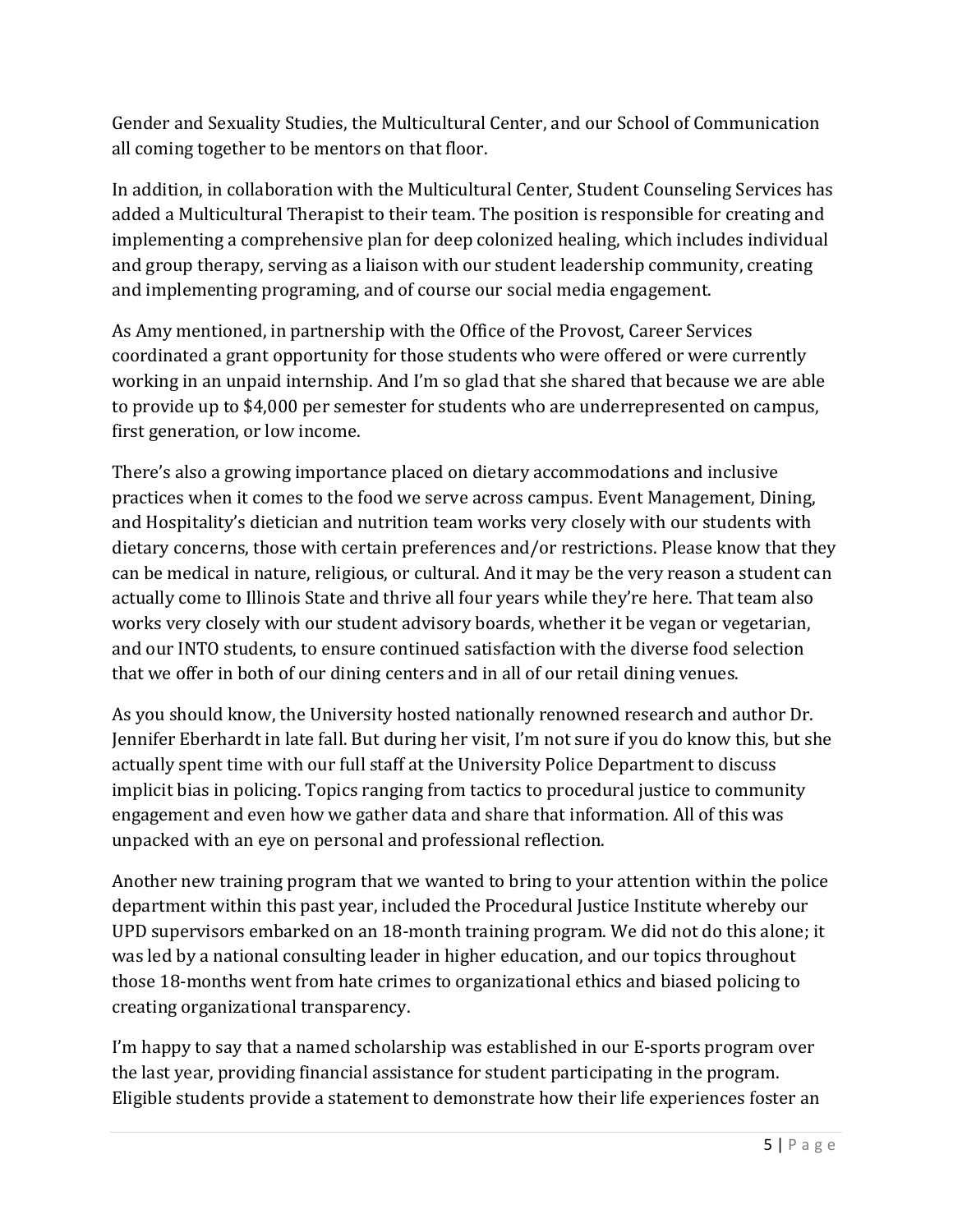understanding of and commitment to the value of diversity as it relates to women in Science, Technology, Engineering, Arts, and Mathematics. The statement may also address the gender equity in the gaming community and its anticipated impact on the student's career.

Last, but not least, I'll draw data that came from a survey conducted by the framework for Inclusive Teaching Excellence Growth Team, which actually indicated that students and faculty seek more opportunities to practice respectful dialogues in the classroom about controversial topics. In response, there was curricula from the National Issues Forum Institute used to create what we now call the Deliberative Dialogues program. It trains faculty, staff, and students, and some of you actually in this room, to facilitate those conversations in classes and in our community. The Center for Civic Engagement hosted 792 people in those dialogues over summer and fall in 85 different sessions, and we are on track to have approximately 279 more people participate this spring in an additional 17 sessions that are scheduled.

So, that's the end of my highlights of the Student Affairs portion. As they both mentioned, it is a 52-page comprehensive report. And we are happy to answer questions from you this evening or in writing, whatever is best for you. But we truly appreciate the time this evening to share this information.

Senator Horst: I have a question regarding the data in figure 1 and figure 2. We've been talking about how COVID's such an unusual year, and some of the graphs give a little bit more context. Going forward, it's going to be difficult to figure out what's going to be the impact of COVID, and it really would help in the future representation of this report if we could have a five-year or seven-year context, just to see what happens with that data in 2020. If it's just a blip or what. So, that's just a request for next time. Any further questions? Okay. Well, thank you very much.

## *Chairperson's Remarks*

Senator Horst: It's great to see everybody. Some people are maintaining the masks and some people aren't, and that's just the state we are in. It's great to see some peoples faces for the first time in several months.

We have a full agenda this evening, so I'm just going to keep my comments brief. Again, I want to thank our three guests, Associate Vice President for Enrollment Management Jana Albrecht, Associate Vice President for Undergraduate Education Amy Hurd, and Assistant Vice President of Student Affairs Danielle Miller-Schuster for their informative presentation on Recruitment and Retention for Underrepresented Students this evening.

In a few weeks we will also be having a presentation by Dr. Doris Houston, interim Assistant to the President for Diversity and Inclusion on Illinois State University's five-year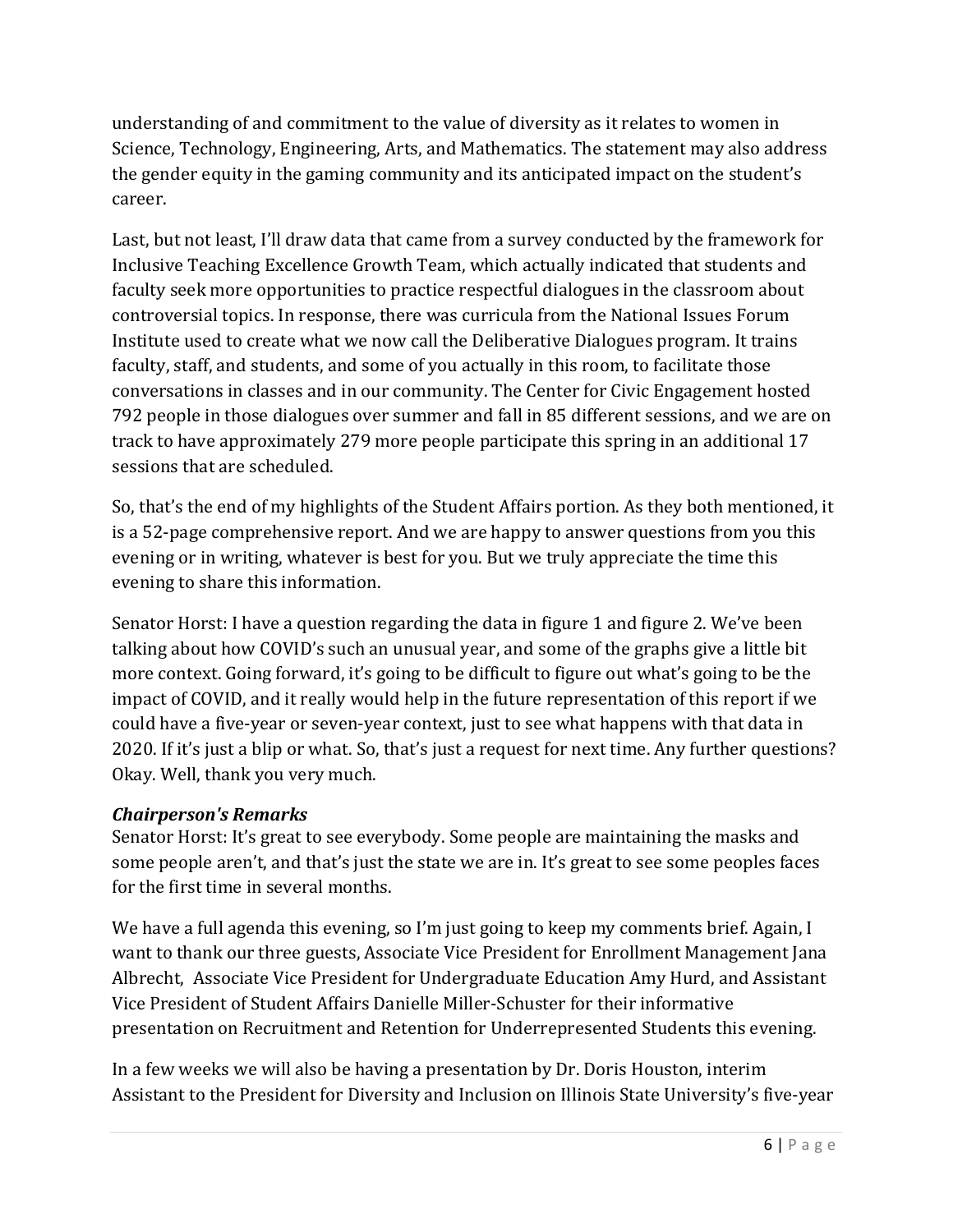campus climate evaluation. Together, these two presentations give our Senate important data and information on how we are addressing our core value of diversity and inclusion.

This evening we have two Action Items, one potential Action Item, and three Information Items. In addition, the Executive Committee has set a hard stop time of 8:30 p.m. and I've learned that made some people happy in my committee meeting today, so that the Faculty Caucus can have a somewhat longer block of time to discuss and debate the ASPT material.

So, besides wishing everybody a restful and pleasant break, I have nothing further.

## *Student Body President's Remarks*

Senator Villalobos: I wanted to start by echoing the sentiments that were expressed by the University yesterday, and I'm sure will be later, regarding the disturbing and tragic unjustified invasion of Ukraine perpetrated by the Russia federation. Understandably, there are students, faculty, and staff who are impacted and struggling with these events. And please know that you have the full support of the Student Government Association while going through this. I and some of my student colleagues here will be exploring official methods to declare our condemnation of these unjust actions. Make no mistake, these actions, these actions against civilians and innocent individuals are the actions of mad man that is obsessed with reconstituting the evil empire that was the Soviet Union. No mater what happens, freedom and integrity will always win, and we must stand in opposition to actions that are against those principles.

I'd also like to take the time to personally express my individual support for the data and expert driven decision take by ISU to transition to a mask optional approach. The duly elected governor of this state and leading health experts across the nation, including the CDC, support this approach; I for one am happy that we have been able to reach this point. With that, I'd like to make something clear, however; we must continue to adhere to our University's core value of respect. No student or faculty member should be ashamed or admonished for their personal decision to either wear a mask or to not wear a mask. Let us please embrace the culture of compassion and tolerance that we try to uphold every single day as we continue to navigate these challenging times.

A couple brief SGA updates. I want to give a welcome to Senator Williams who was unanimously confirmed as the next College of Arts and Sciences Senator. My understanding is that he's already busy at work and he's already scheduled meetings with the leadership of the college, including the Dean. So, welcome to you and thank you for joining our ranks. We really appreciate it.

I also wanted to give a thanks to everyone who participated in our successful Lobby Day and for the efforts in that. I know individuals like Senator Biancalana were very instrumental in that.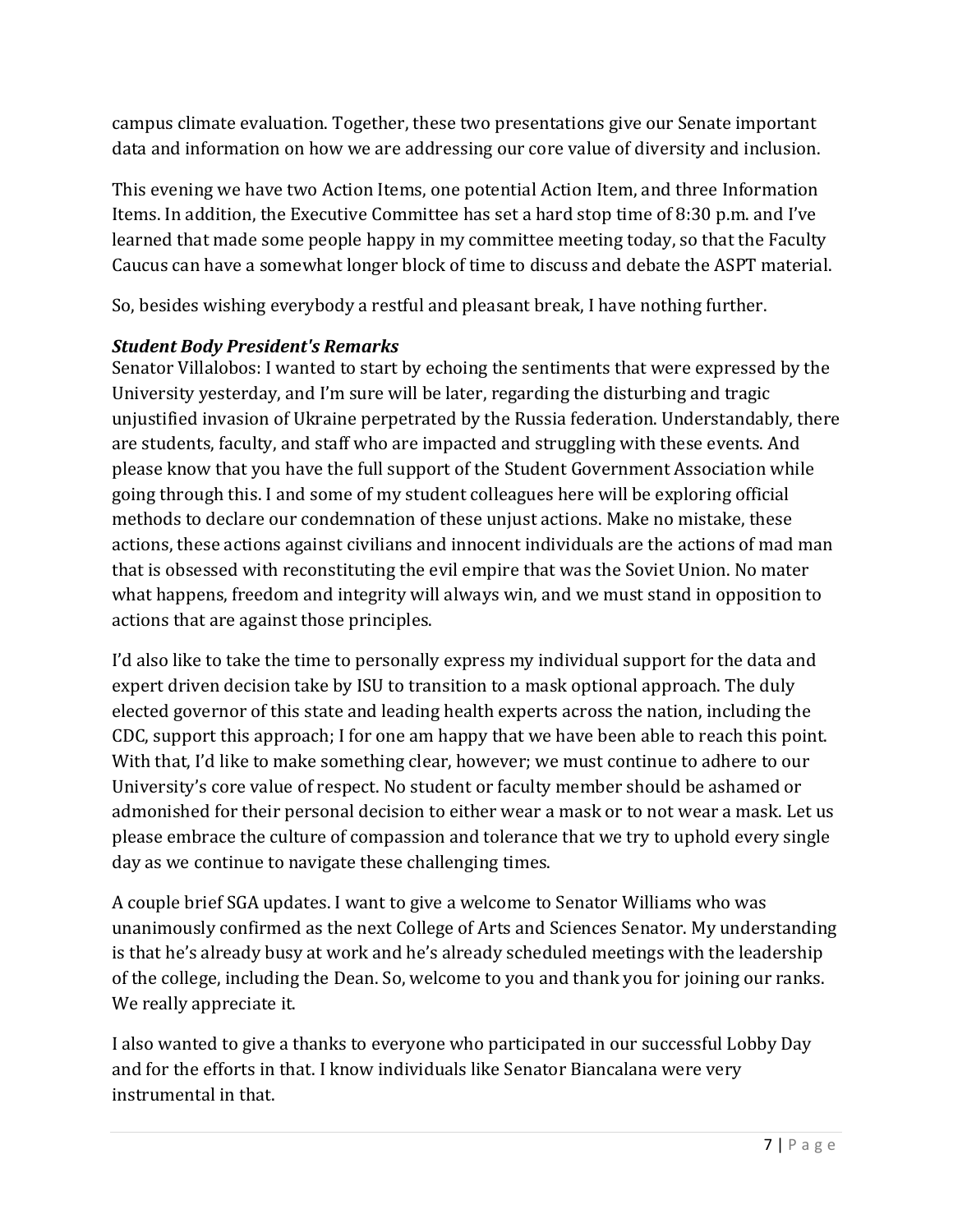I also wanted to give a thanks to Senator McNabb for leading the organization of a recent SGA team bonding event. That's all I have. Nothing further.

## *Administrators' Remarks*

## • *President Terri Goss Kinzy*

President Kinzy: I want to share my wishes that you all have a restful Spring Break. Take advantage of it, maybe turn your email off a little bit.

I also want to, thank you for your comments, Senator Villalobos, about the situation in Ukraine, and add that I asked for you to think about the last line in our email which is, "Please show care for your fellow Redbirds." Be it one of our students who's in the reserves who may be facing or worried about a call up, to our students with ties back to Ukraine, to people that just have a general passion for peace where this is extremely difficult. This is again, where our wonderful Redbird tradition of care will come through.

Also, you had an update on the changes in COVID-19. I just want to point out one thing, for the email that just went out. I want to thank you for the feedback that we've gotten from members of this group. It's the shared governance partners that we consult before we make decisions, but it's also in this room (whether in this room itself, if you remember, or in conversations outside of this room) that asked us to be thoughtful and give as much notice as possible (I believe the number used in this room was two weeks) when changes are coming so people have the opportunity to adapt. We've been very thoughtful about keeping that to allow people the chance of all the changes that happen, and in addition we've just been very appreciative of the thoughtful comments we've gotten from the members of this body, and the support from our shared governance partners.

Lastly, it has been a busy time in Government Affairs. The perfectly timed Lobby Day was the day before our testimony before the House Appropriations Committee. I know some people watched that. It was relatively short, which I was told is a good thing, because some of my presidential colleagues lamented the torture they were put under by the House. We were not tortured. I was tortured a tiny bit for saying the right thing. But honestly it was a very fruitful discussion. We have all of the information available, if someone would actually like the remarks, we highlighted: the University; our successes; our work on being student focused; our continuing efforts to make mental health a priority; our wonderful opportunities on campus for improving our infrastructure and how we feel that will impact the student experience; the impact of COVID-19, but also how we've been very resilient and how proud we are of our institution. And of course, as always, we talked about Pawficer Sage. But again, it was very well received. We will testify in March before the Senate. We have submitted a Bill sponsored by Representative Brady for our Appropriation for this year. That has not been done before by this University, and while the Governor has proposed a 5% increase for higher ed, we actually put in the Appropriation that we had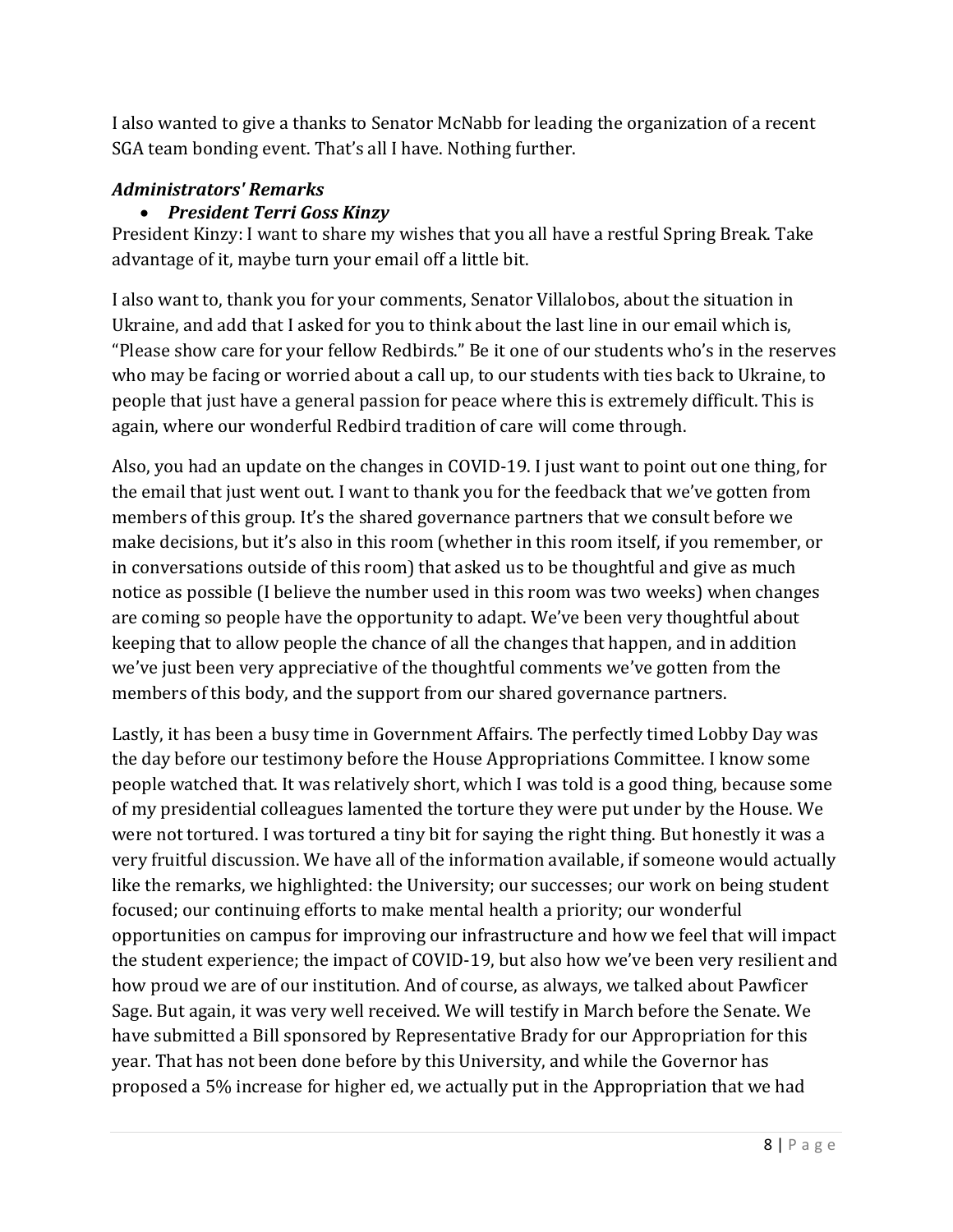approved by our Board, which I believe was 14.7%. So, we'll see what happened. Stay tuned.

Senator Horst: Got to do it yourself if nobody else is going to.

President Kinzy: You got that right.

Senator Horst: Are there any questions for President Kinzy?

Senator Phares: I want to also thank you, President Kinzy, for your leadership through these uncertain times. I recognize that a lot of decisions made out of your office can be quite controversial around the University, and they aren't always easy to make. It's kind of a two-part question, and it stems from the update email that we got today regarding masking in classrooms and stuff. In the email it states, "Starting March 21, please also wear face covering in classrooms if requested by the instructor." While at face value this seems like a reasonable request, professors of some of my constituents have already emailed classes saying that face masks are required in their classrooms, and if they are not worn, students will be removed from the classroom; and, in some cases, the professor will refuse to instruct the classes. Is this an acceptable practice by professors at the University?

President Kinzy: So, I think that the interpretation should be, we want a respectful culture. If you walk into my office and I have a mask on, I can ask you to wear one, they are not required. They are recommended, they are not required. So, I would encourage anyone that feels that if the policy is not being followed, particularly in a classroom, to send the specific information to the Provost, so we can look into that. But that is not the interpretation of our new policy effective on that date.

Senator Phares: Okay. So, just to clarify, if a professor refuses instruction to an entire class, they should contact Provost Tarhule because of masking issues.

President Kinzy: Correct.

Senator Phares: Okay. Thank you.

Senator Blum: I was wondering, I know when COVID became a problem we needed to get students out of different parts of the world. I was wondering in Ukraine or Russia there may be need of getting people out. So, are there faculty or students in these regions doing academic activities that need assistance getting out of there? Has the University pursued that at all?

President Kinzy: Provost Tarhule, are you aware of any student or faculty in the Ukraine or Russia that need to be repatriated?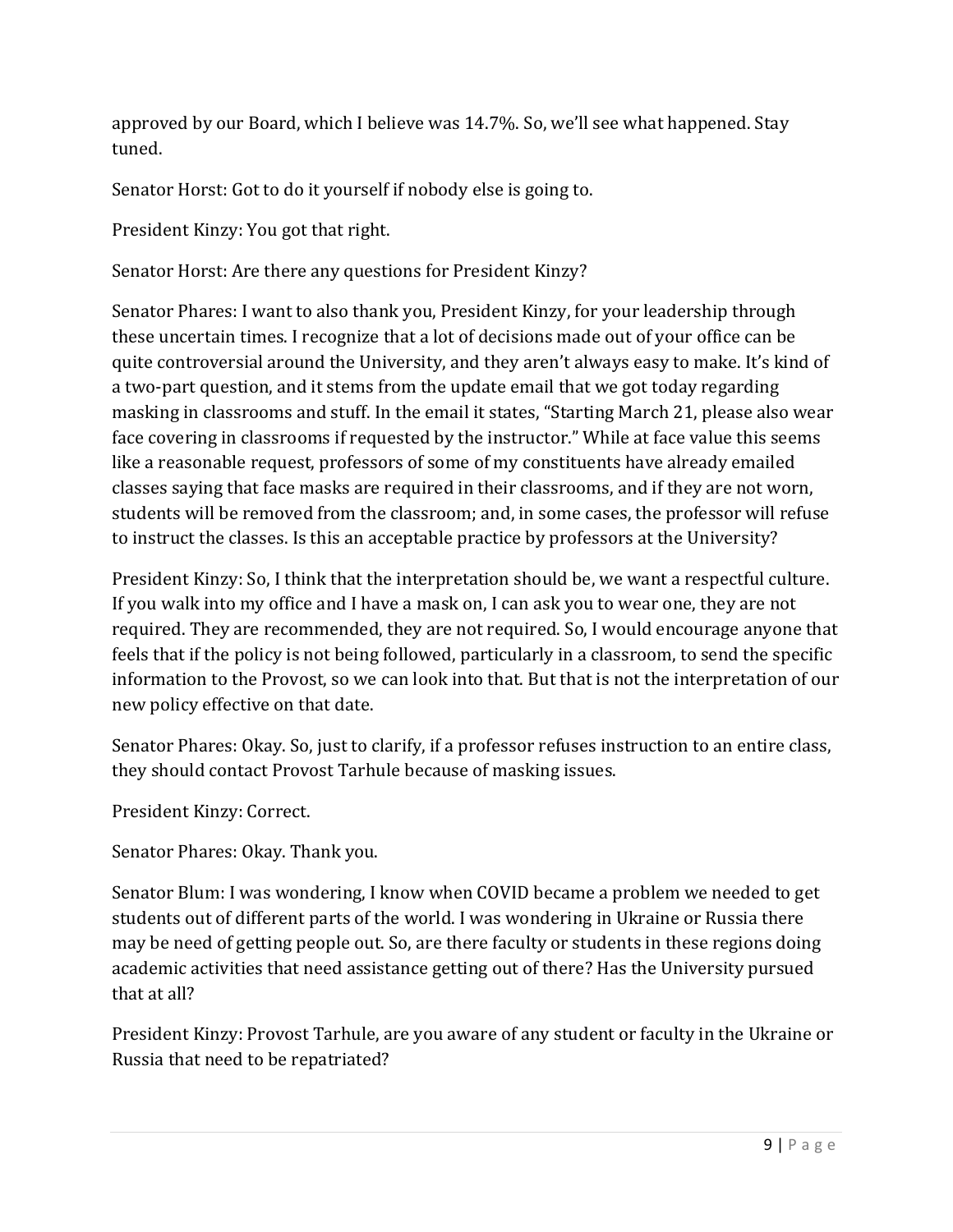Provost Tarhule: No. Not to my knowledge. What we have done is we've contacted every student from Russia and every student from Ukraine, actually we met this afternoon with a faculty member from Ukraine. So, what we are trying to do is offer assistance to those who are here and support, because we know this is not a situation of their creation. I'm not aware of faculty or student in Ukraine or Russia, but if anyone has that information, we'll be happy to look into it.

## • *Provost Aondover Tarhule*

Provost Tarhule: I have four comments to make, so I'll try to move through them as efficiently as I can. First of all, I'd like to say a big congratulations to the organizers of the Three Minutes Thesis. Those of you that participated or watched that, I think you would agree that the quality of the competition was extremely high. I was very impressed to watch that. So, congratulations to all the participants, to the mentors, and to the judges. I was actually pretty glad not to be a judge, because I think that was a pretty tough decision. And in many ways, I would say that all the participants are winners, but of course we had to have only one winner. So, big congratulations to Brittania Howe from the School of Theatre and Dance, who was the overall winner of the competition, but I believe the People's Choice Award as well. So, absolutely amazing. Congratulations to everyone.

We've been talking about the COACHE survey for faculty since last fall, and you all should have received an invitation to participate in that. So far, our response rate is 27%. But we are early in the process, so I expect that to go up. Several other institutions where this has been conducted, they've had responses as high as 60%. So, I'm pretty sure we're going to equal or better that 60% rate. So, if you have not already responded, I encourage you do so, and also to encourage your peers. The survey is designed to help us understand your experiences as faculty members at this institution and how we can improve that experience. If we don't know, we are limited by the strategies we can develop. So, I encourage you to participate.

The next two comments are really comments that have been asked in this setting, so I want to quickly address them. The first is the administrative searches that we're doing, how are they going, that came for a constituency form this group. They are going very well. So, we are running right now seven administrative searches. I believe five of those have gone through the first round, the Zoom meet-and-greet. Over the next two to three weeks, the selected finalized candidate will be on campus. I'd like to encourage all of you to participate and provide your feedback, because that's how we pick great administrators and people who do this work.

The second has to do with graduate assistant funding. We've got some questions about concerns or lack of clarity with respect to the University's position on graduate assistant funding. So, let me explain it this way. I'm going to make a distinction between graduate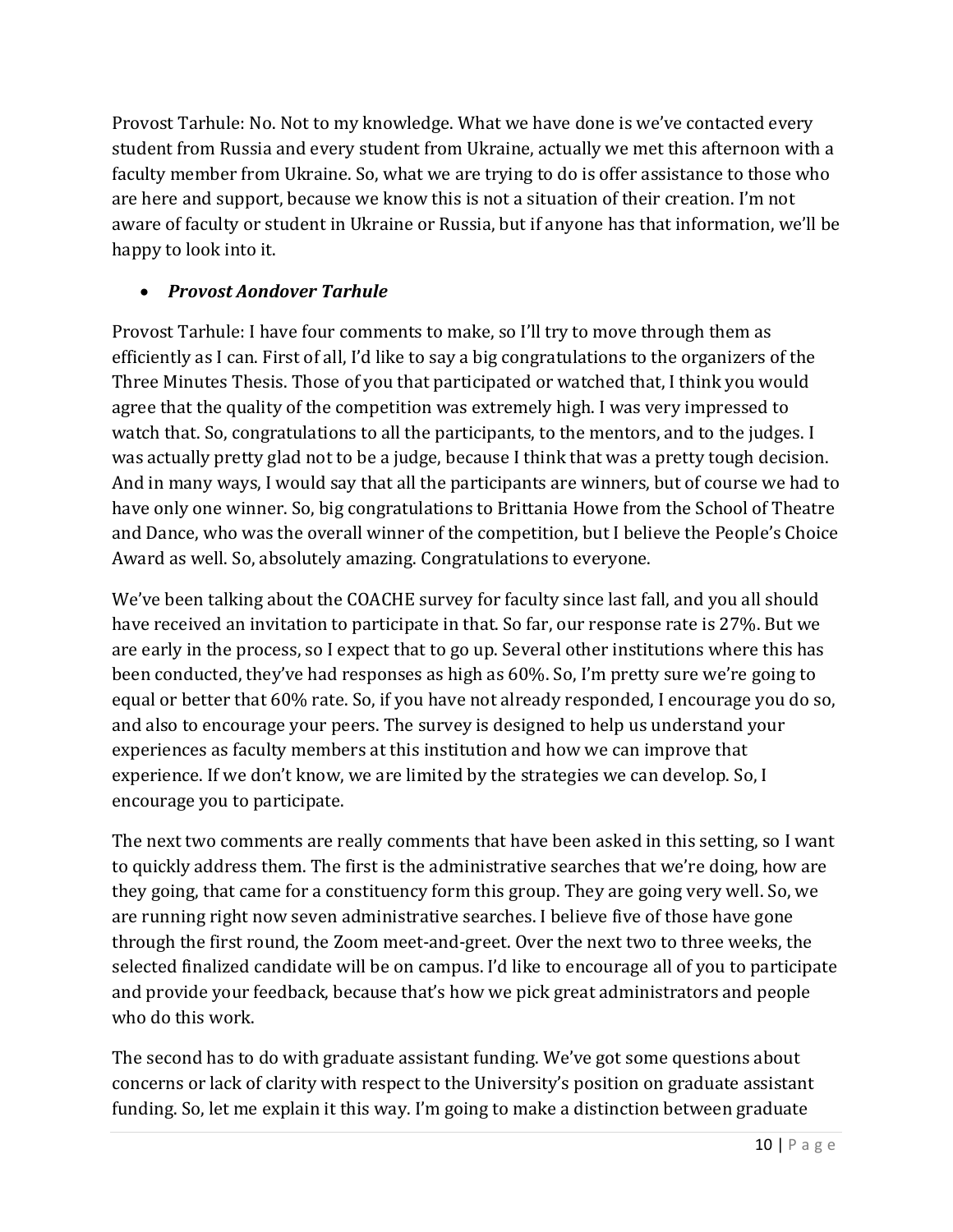teaching assistants and other GA's as a category. So, our message has been, I think, clear and consistent since the beginning, which is that all graduate teaching assistant positions will be covered. So, even if they cost more, if the departments need more money, those will be covered centrally from central reserves. And I believe that I've made a commitment several times before, but I'll repeat it here, there will be no shortage of GTA/GA's because of the increased wages that we negotiated. Then I'd like to be on record as saying that as clearly as possible, there will also be no additional work to any GTA because of the increase because of what we have negotiated. So, I would like department chairs and faculty to be calm. If you need GTA's make that case through your department chairs and deans, and we will cover it. But you also cannot create new arbitrary GTA positions because we are offering to cover everything, right. First of all, we can't by virtue of the agreement we have with the unions. So, please, do not create additional arbitrary GTA positions ,because we say we're going to cover them. But if you need them for teaching, we will cover those.

Increase stipends for graduate research assistants will also be covered until all the students that were hired under the old system graduate. So, no PI's need to worry about having to have fewer GRA's because we increased the funding. Now, beyond that, we are in consultation sending that data remote. So, the Director of the Graduate School Dr. Noelle Selkow, I believe, has either scheduled or will schedule consultation with each and every department that has a graduate program, and the goal is to figure out how you are hiring GA's, what are the conditions, what work are they doing. When we get that information, we will then analyze that information and then hold further consultations with department chairs and the deans to decide on this project going forward. So, if you hear anything different it's just rumor. We're gathering information to try and understand. Right now, we don't have a clear understanding of who gets to hire GA's and under what conditions, and that makes it really difficult to plan. So, we'll gather that information, and then we'll work with department chairs and deans to provide you information to be consulted and it will be as transparent as possible.

The second announcement that I'd like to make, the last Senate meeting I mentioned here that we are reviewing the recommendations of a report that was produced about an effort with respect to faculty diversity. Just a quick recap, faculty diversity is lagging behind our student diversity. So, we keep getting requests and demands from some departments. "When are you going to do something about the faculty diversity?" So, we put together a group last year, and it was led by Yojanna and Roberta from my office and one of the deans. They led a 17-member committee that reviewed what we're doing with respect to faculty diversity. They started a lot of diversity enhancement programs for faculty at other universities, and they produced that report that President Kinzy has now fully analyzed. I did say last meeting that this meeting I was going to announce what our recommendation and our decision is, with respect to that topic, faculty diversity. So, I am super delighted and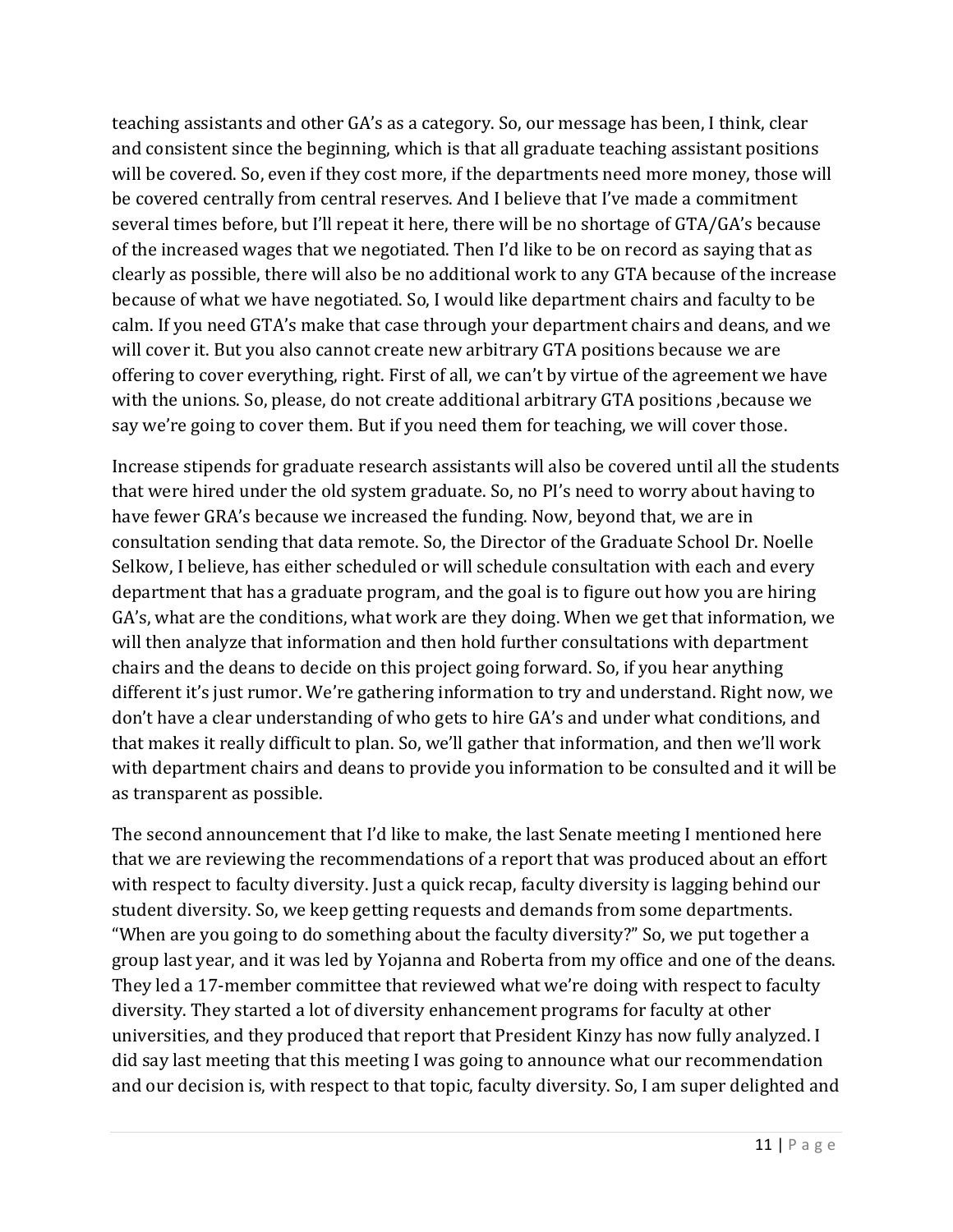super pleased and honored to announce that on the basis of all that consultation and analysis, Illinois State University is going to invest over the next five years \$4.5 million to accelerate and strengthen our faculty diversity. So, this big goal, this bold and ambitious program is designed to ensure that at the end of successful completion our faculty diversity composition should look exactly like our student diversity or as close to it as possible. So, there's going to be, as you can imagine, it's a big report. It's a complicated number of factors behind this. But you will be getting a lot more information from your deans who have been involved in this process since last year when we started discussing it. There will be a lot more information forthcoming. But I wanted to let you know, and fulfillment of the promise I made at the last meeting, that we have joined the rank of those few institutions that are making big and ambitious moves to ensure that we are not just targeting this very important problem one small faculty at a time. We want to make sure that we have a major investment. So, with the support of President Kinzy and also Vice President for Finance and Planning Dan Stephens, this is the investment that the University is making.

The last comment I'll make is that ,at this point, this is a one-time program. So, it will actually run for five years when we recruit a cohort, but the period of funding will be seven years, because we have two years to make sure that the people we recruit will go through that program. The President and I are committed to continuing in this time period to find additional funding either to make this permanent or to keep it going even longer. But, at the present time, that is the program that I'm announcing; it's called the Faculty Diversity Enhancement Program, and a lot more information will be forthcoming from your deans, from the Provost's office, and also from other sources. Thank you.

## • *Vice President of Student Affairs Levester Johnson*

Senator Johnson: I have two programmatic announcements for the group. First one being Career Services will be hosting a guest speaker who will share their career journey including the challenges they faced during their educational efforts and how they overcame adversity and found success in the workplace to continue education. Additionally, the speaker will discuss ways they identify inclusive organizations and how involvement activities define who we are then and now. Join us for Equal Identities on Wednesday, March 16<sup>th</sup> from 3:30 – 4:30 p.m. To sign up, visit the Career Services website.

The second programmatic announcement is from EMDH will be hosting a St. Patrick's Day dinner on March 17 from 4:30 – 8:00 p.m. at both dining centers. They will also be hosting a National Nutrition Month event on Wednesday, March 23 from 11:30 a.m. – 1:30 p.m. in the Culinary Support Center Test Kitchen which can be accessed through Watterson Dining Commons.

## • *Vice President of Finance and Planning Dan Stephens*

Senator Stephens: I have a couple of items to share. The first one is continued great news from our bond credit rating agencies. You may recall back in December, I reported to this body that Standard and Poor's had raised our credit rating outlook from stable to positive.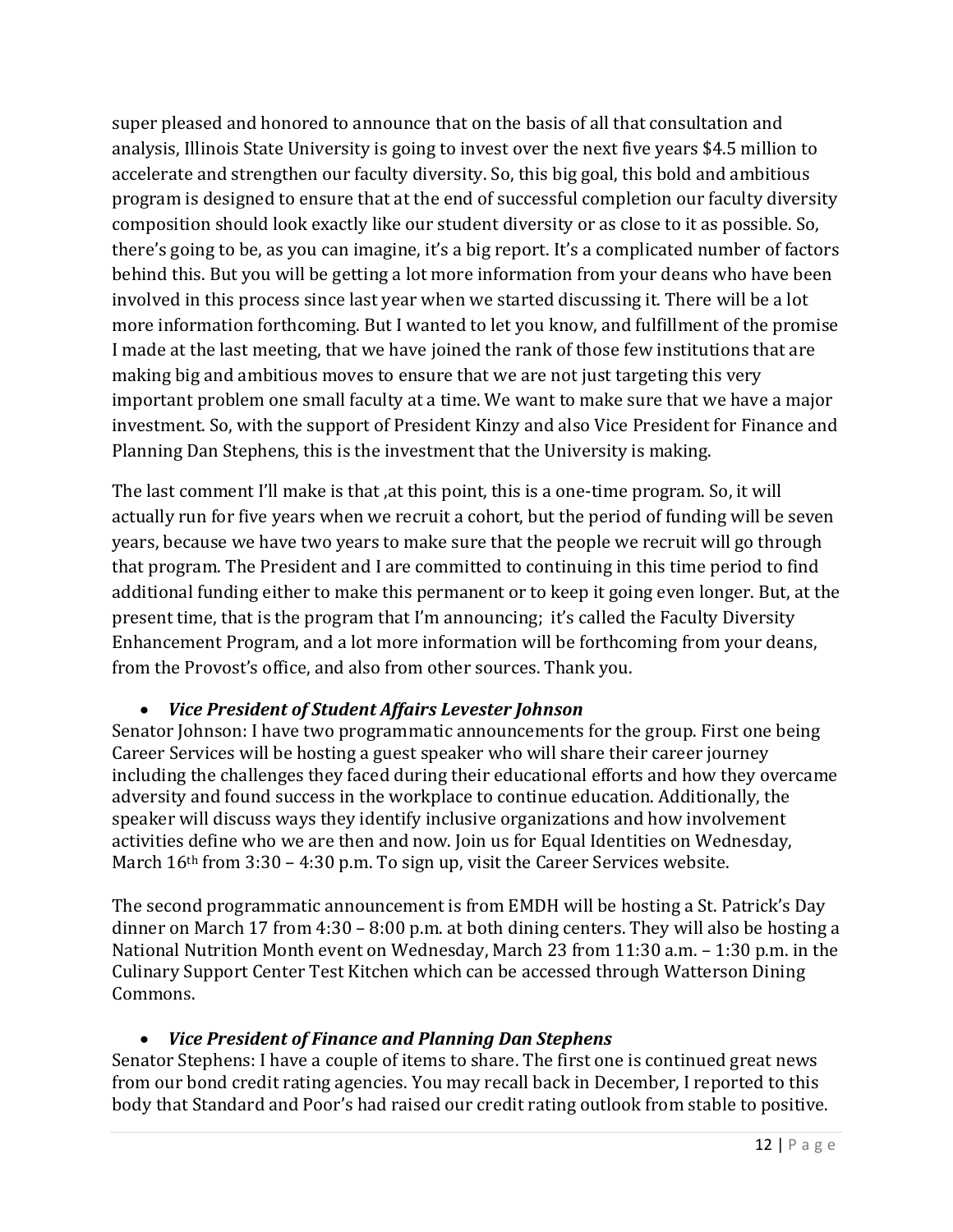Well, Moody's has now done exactly the same. On Monday of this week, they announced publicly that they were raising our credit bond rating with them from a stable outlook to a positive outlook. This applies to both our AFS system debt and our GR debt. They based their decision on a number of factors, but predominately the fiscal strength we continue to have through continued steady enrollments and our ability to weather through the negative affects of the pandemic this past couple of years. They also felt more comfortable with raising our outlook given the improved financial strength of the State. Our credit rating is strongly influenced by the credit rating of the State of Illinois, so we benefit when the State does better financially. Having a credit rating with a positive outlook helps our ability to borrow funds in a much more attractive interest rate, either from local banks or in the public markets. This should help us as we look to finance the new Athletics indoor practice facility, our new Nursing simulation lab building, as well as potential future projects on the table, such as new housing and an Engineering facility.

The second item I'd like to address this evening is the opportunity to personally thank our employees within our facilities and grounds team for their dedication and tremendous efforts during the multiple snow and ice storm events that hit our campus during the month of February. To help offer some context surrounding the monumental task they faced, here are some statistics. With the first storm that started on February 2, where we were closed for two straight days, our campus received approximately 13 inches of snow in roughly a 24–36-hour timeframe. The team had as many as 26 individuals working on snow removal alone, including full time staff, extra help staff, and student employees. They collectively worked approximately 1300 hours on snow removal alone. They used 125 tons of salt and 1,000 gallons of salt brine. For this part, I've never seen this happen before, but over 310 semi dump truck loads of snow were actually hauled away from this campus. The second storm that came only two weeks later, where we were closed again, received about 10 inches of snow, and the team worked well over 850 hours during that time frame. Then finally, just a week ago on February 24, the team also had to address a very dangerous ice storm that hit our campus, adding about a quarter inch sheet of ice. The team put in some 400 hours putting down salt and brine mix to ensure safe walking conditions. So, I'm very thankful for all these team members who were asked to brave the harsh weather conditions both day and night to help keep our campus safe for everyone. I have Associate Vice President Mike Gebeke here with me tonight to help address any questions you may have as well as offering the insights into lessons learned so we can help continue to keep our campus safe during our most severe winter months.

Senator Spranger: I know that there was a demonstration at the last Board of Trustees meeting, I was just wondering if there as anything concrete discussions about moving forward, is there anything happening with that?

Senator Stephens: Yes. We've got a team that is dedicated in our Human Resources area that's continuing to work with the union. They're very much valued on this campus, and we continue to offer our perspective on reasonable rate increases, and we'll continue to actively work with them, and, hopefully, we'll be able to find an acceptable set of terms and conditions that benefit them as well as the University very soon.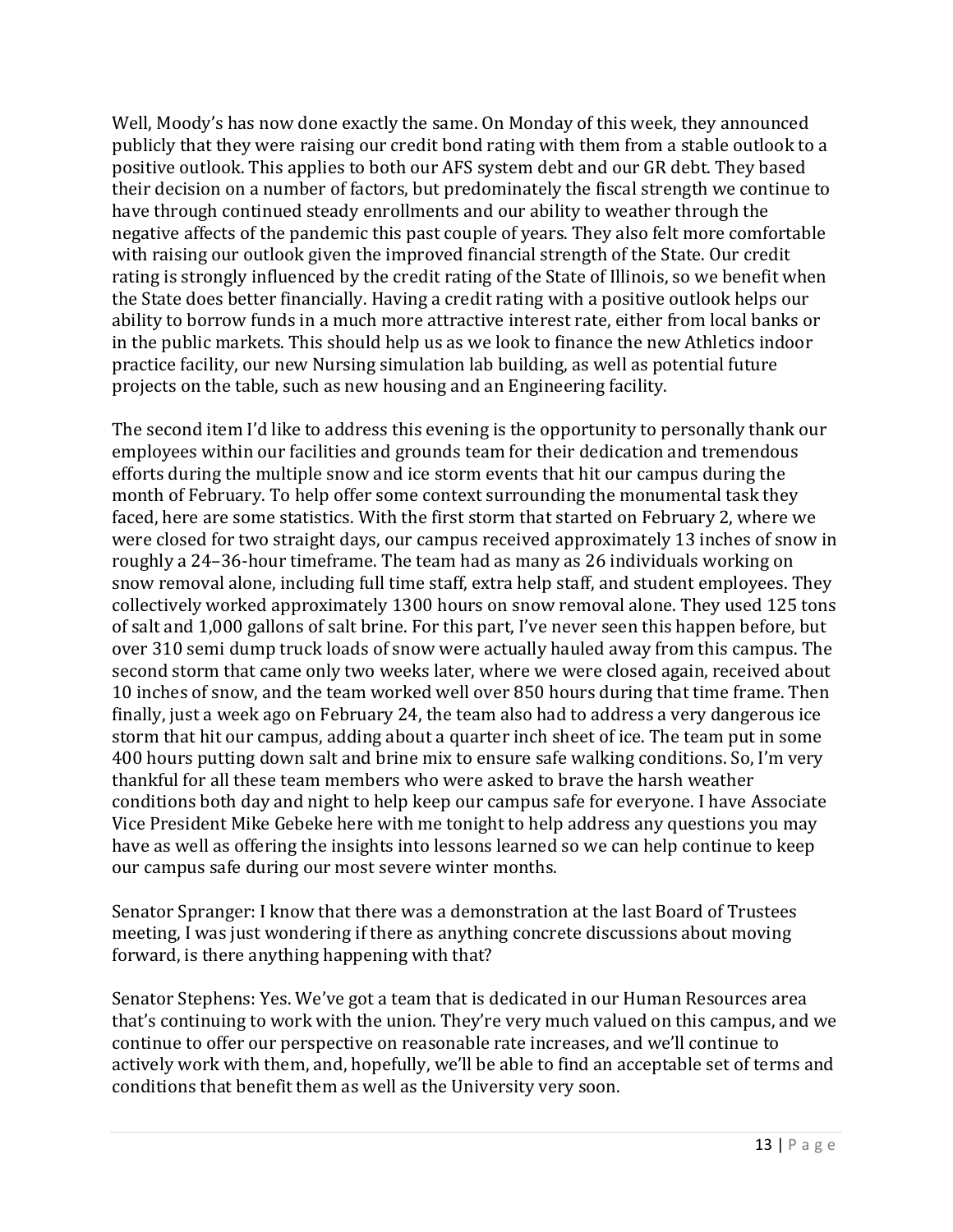#### *Consent Agenda: (All items under the Consent Agenda are considered to be routine in nature and will be enacted by one motion. There will be no separate discussion of these items.)*

• *[Mathematics: Data Science and Computational Mathematics Sequence](https://academicsenate.illinoisstate.edu/consent/2022-02%20Data%20Science%20and%20Computational%20Mathematics%20Sequence.pdf)* 

Motion by Senator Cline, seconded by Senator Garrahy, to approve the Consent Agenda item. The motion was unanimously approved.

#### *Action Items:*

*From Faculty Affairs Committee:* 

## *01.20.22.04 Policy 3.2.3 Academic Notice of Appointments Current Copy 01.20.22.05 Policy 3.2.3 Academic Notice of Appointments Mark Up*

*01.20.22.06 Policy 3.2.3 Academic Notice of Appointments Clean Copy*

Motion by Senator Nikolaou, on behalf of the Faculty Affairs Committee, to approve policy 3.2.3 Academic Notice of Appointments. The motion was unanimously approved.

#### *From Planning and Finance:*

#### *01.20.22.09 Policy 7.1.10 Fundraising Current Copy 02.24.22.01 Policy 7.1.10 Fundraising Mark Up 02.18.22.18 Policy 7.1.10 Fundraising CLEAN COPY*

Senator Vogel: I have one additional friendly amendment to the version that you have in front of you. On the top of the second page of the clean copy, there is an extra 'the' in the fourth line which will be removed.

Motion by Senator Vogel, on behalf of the Planning and finance Committee, to approve policy 7.1.10 Fundraising, as amended. The motion was unanimously approved.

#### *Information/Action Item:*

*From Faculty Affairs Committee: 01.20.22.01 Policy 3.2.8 Sabbatical Leave Current Copy 02.25.22.02 Policy 3.2.8 Sabbatical Leave Mark Up 02.25.22.01 Policy 3.2.8 Sabbatical Leave Clean Copy*

Senator Horst: We saw this at the last meeting, but because of some technical difficulties, the Executive Committee felt it appropriate to present the Sabbatical policy again as an Information Item and then take a motion from the floor to make it an Action Item.

Senator Nikolaou: So, there are three changes. The first one is the editorial change that Senator Bonnell made, to just say Milner faculty, which is already incorporated in the mark up. It is on page three of the mark up, Sabbatical Length of Leave B.2. So, it says for Milner faculty, instead of for Milner library faculty.

The other change is Senator Lucey recommended in the section where it reads Sabbatical Proposals and Approvals, in the first paragraph to add something about the process. So, to move part of what was included in the first paragraph in the Overview in that section. In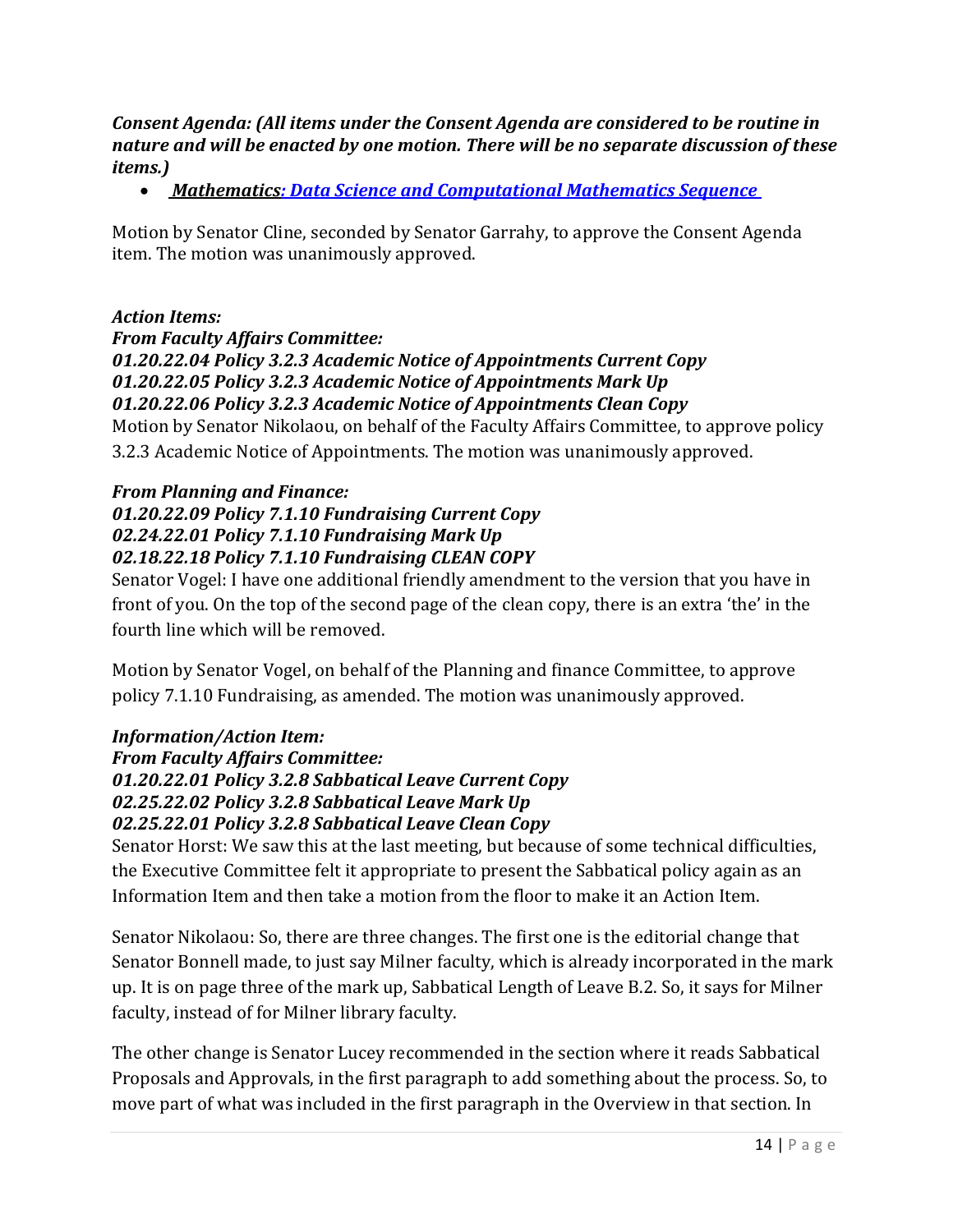the Faculty Affairs Committee, we came up with a paragraph which pretty much clarifies the process.

Senator Horst: I'm sorry, this is new language for Sabbatical Proposals and Approvals? The first paragraph?

Senator Nikolaou: Yes, the first paragraph. And even though it is pretty similar, I'm going to add it to Teams, the Academic Senate folder if anyone would like to look at it as I'm reading the actual wording. The idea is because it's Sabbatical Proposals and Approvals. The current version only says that you need to complete this form, and then that it needs to move to the appropriate dean or chairperson or unit supervisor. And then it just lists what the proposal is going to contain. So, now the idea is that now we are going to say a bit more about the process and that's the language that we added. This language actually comes heavily from the report that we submit every year to the Board of Trustees where we list all the proposals. So, it is an adjustment of that paragraph before we list the sabbaticals. So, the first sentence is exactly the same. So, "A complete proposal for sabbatical leave shall be submitted with a Leave of Absence Request [PERS 917](https://hr.illinoisstate.edu/forms/#tabs-accord4) form to the appropriate Chairperson/School Director or appropriate unit supervisor no later than September 15 of the academic year preceding the leave." That's what we already have in the policy. Now we are going to add, "Each application shall be evaluated by the DFSC/SFSC based on the benefit which will accrue to the full-time tenure-line faculty member's professional development and to the University. The Chairperson/School Director or appropriate unit supervisor will forward all applications and recommendations to the Dean in priority order. The appropriate college committee will review all submitted applications and make recommendations to the Dean. The Dean will submit their recommendations to the Provost in priority order. The Provost will review applications as ranked by the Deans. The President grants final approval following review and recommendations by the Provost." And then we have what is already in the policy, "The proposal shall contain the following:". Partly why we added this language is also because Senator Otto is going to express some of the comments that she had, partly because one of the concerns is that the current version the policy doesn't say anything about if all applications are going to be moved to the higher level or if it is that if my department received 5 applications and they said no I reject 3, they could send only the two applications. So, now we say that all applications and recommendations they will forward even if the department does not grant them. And then similarly that the dean will also forward this information to the Provost, so that the Provost also has information about the lower grant proposals. So, that is the rationale for the addition. Again, if you want me to read it again, I can, I've also added it, as I've mentioned, on the Teams site, Academic Senate, General.

Senator Horst: Are there any questions? (Pause) Do you have any other changes you would like to announce?

Senator Nikolaou: Yes. So, this is one, and we have one more. Let me also post in on Teams. This is going to be on page two under item c. Item c you'll remember we were talking about an exception to the timetable where we allowed that the sabbatical leave may be deferred for a year if requested for the convenience of the University. Now we are going to add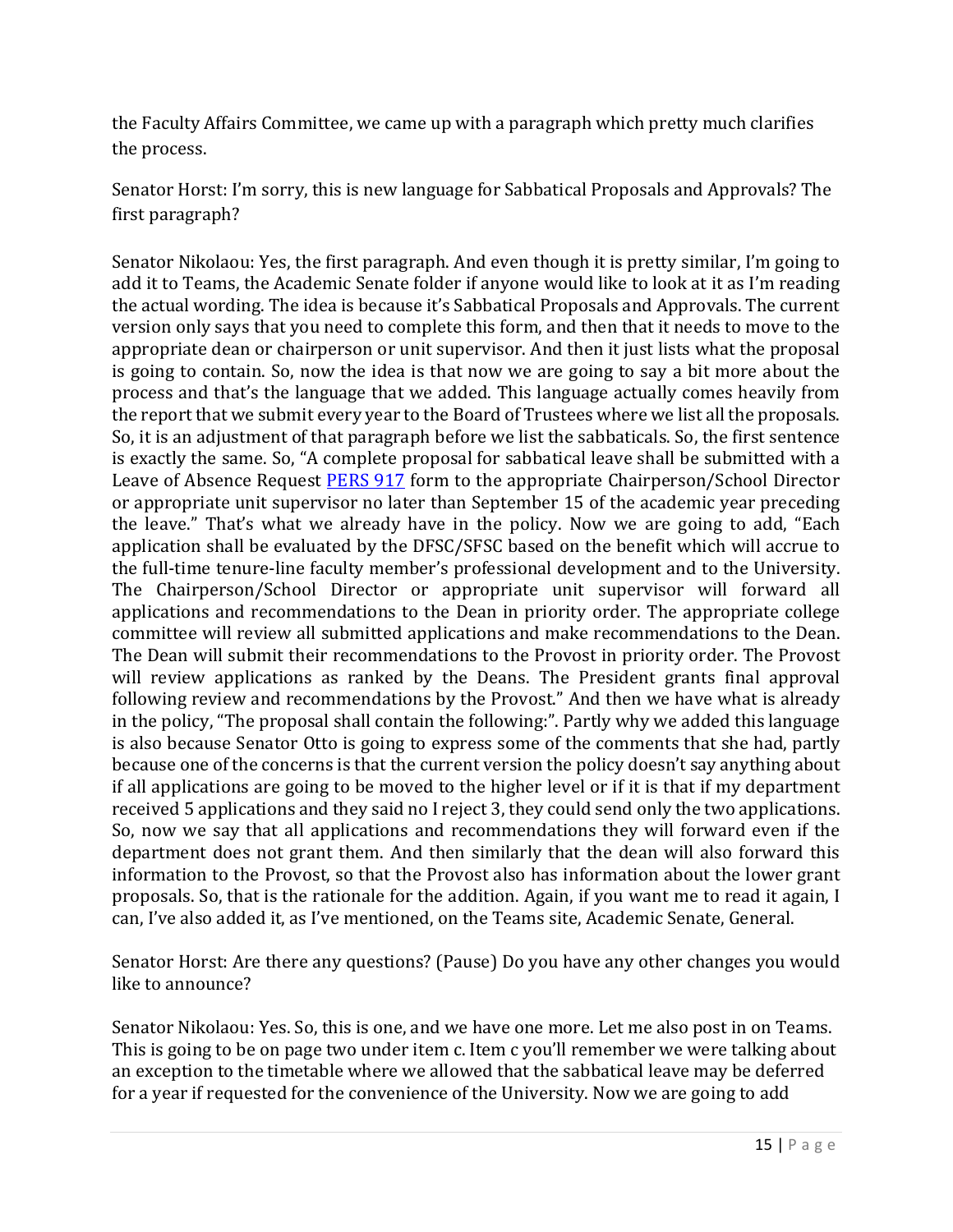another item (and I added it on Teams again). So, the rationale was that there may be other circumstances that we cannot foresee that they may interfere with the sabbatical. There can be a referral that it's going to be initiated by a faculty member. For example, the more recent case that we actually were talking about in our committee was that what if someone was supposed to be going to Ukraine for their sabbatical, and now because of this unforeseen circumstance they cannot go? Now we say that this person, this faculty member, can defer their sabbatical for one year and then they are not going to be penalized in terms of starting the period when they are going to get the sabbatical. The language is going to be pretty similar to what we already have in item b, apart from the first sentence that I'm going to read, because it talks about it in different cases. And it reads, "In rare circumstances, a full-time tenure-line faculty member who has been awarded a sabbatical may request to defer for one year an awarded sabbatical leave on grounds of unforeseen, documentable circumstances beyond the faculty's control (e.g., FMLA, disruptions that endanger the safety and well-being of the faculty member at the approved sabbatical site, political strife, natural disaster, cancelation of contracted arrangements with an external agency necessary for the successful completion of the sabbatical). If the sabbatical deferral request is approved, the full-time tenure-line faculty member shall be eligible to apply for another sabbatical leave six academic years from the completion date of the originally requested sabbatical leave. Such sabbatical leave deferral requests shall be endorsed by the Chairperson/School Director or appropriate unit supervisor (after consultation with the Department/School or appropriate unit), and the Dean. The Provost must approve in writing and confirm agreements for deferral of sabbatical leaves due to unforeseen circumstances." So, that is going to appear as a new item d, between the previous exception and the argument that talks about the chairperson and school directors are eligible to apply for sabbatical.

Senator Horst: Okay. Are there any questions? Let's start with the newly proposed red language that we just heard.

Senator Cline: Just a tiny scrivener's error, cancellation should have two ls in the American English spelling.

Senator Horst: I have a question. In the COVID situation, could potentially everybody who had a sabbatical defer it? Is that what this is implying?

Senator Nikolaou: We have it in there as rare circumstances. So, if I had a sabbatical that I was going to complete on campus, then it wouldn't fall under any of these categories that we give as examples.

Senator Horst: But that would be circumstances beyond the faculty's control. A worldwide pandemic.

Senator Nikolaou: Yeah. For that one, we also include that it has to be approved by the chairperson, the dean, and the provost. But if that's the case, then we might have to talk with the Provost and see what will happen. And that's why we say this is going to be in more rare circumstances. And we were thinking that if, let's say, Senator Cline was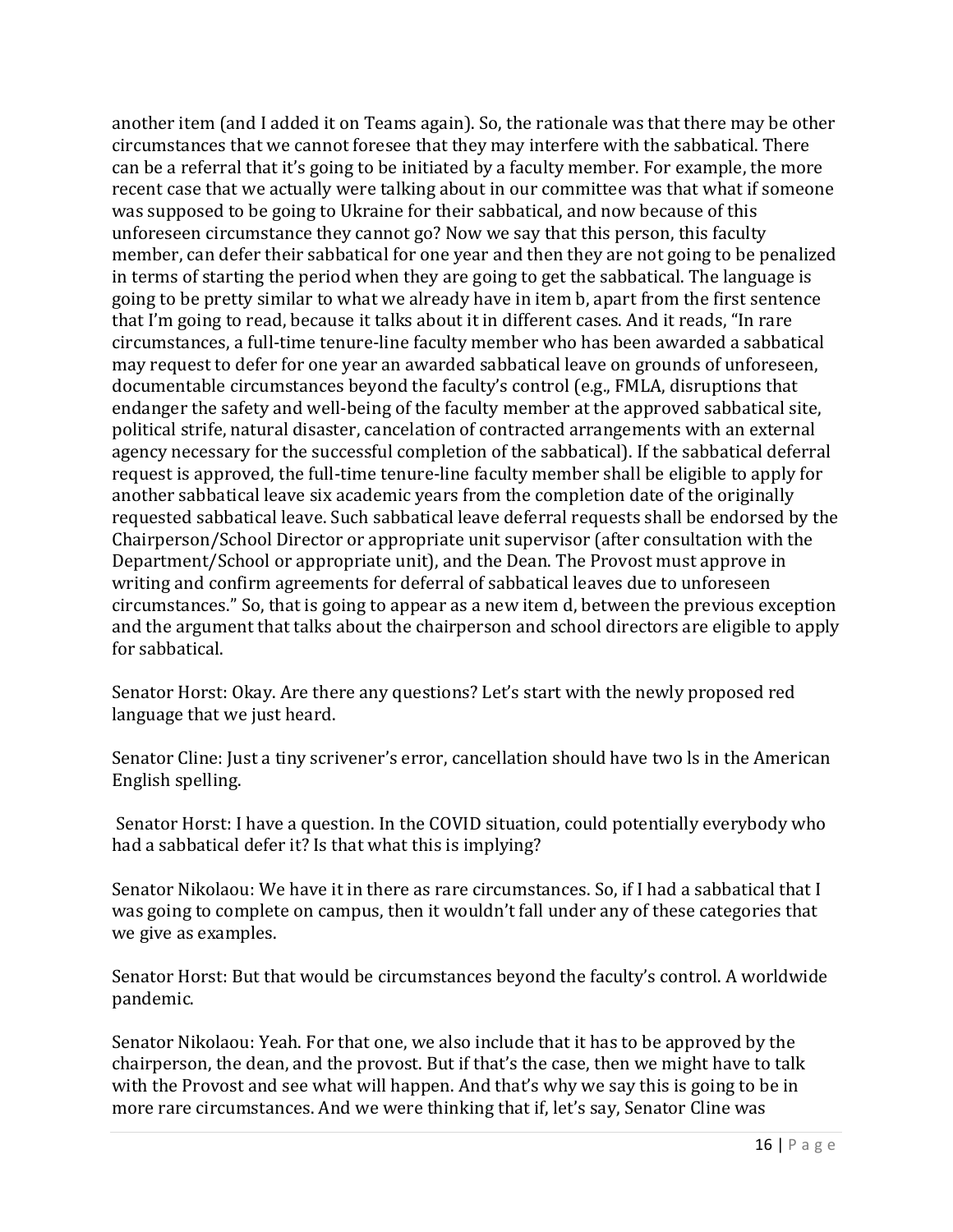supposed to go to Italy, and because of COVID she cannot now go to Italy; this is going to be a circumstance that she couldn't do anything about. But if I had a sabbatical during the same time period, during COVID, I could still be able to accomplish the purpose of the sabbatical. So, we wanted to provide some more flexibility if there is something that's beyond our control, instead of just saying that there is no option.

Provost Tarhule: I wanted to make you aware of two possible implications as you discuss this policy. The first is that we have a fixed number of sabbaticals that we can approve in any given year. So, it's a percentage of the tenure track faculty members. We can't exceed that number. So, what can happen is let's say we award 50 sabbaticals, if somebody can't take it after they're awarded and they defer it to next year, what may happen is in that current year we have fewer sabbaticals. So, let's say we have 49 or 48. But next year if we were then to award 50 because this one carried over from the previous year, we now have fewer sabbaticals the previous year and we bump off somebody in that subsequent year. Because if we were going to get 50, now we take one from the previous year, there's one person who is not going to get it. So, just be aware of that implication as you discuss the policy.

The second is I'm not sure the reason for saying all application should be forwarded even if the department ranks them very low. Again, the outcome of all of that is it makes the Provost be the bad guy, to say no. Right. Because everything is forwarded from the department, the deans. So, the department chair can say, "Yeah, we forwarded your request." I can't turn over to the President and say, "Yeah, you decide." She'd probably kick me on the backside. Right. So, I have to be able to decide and say these are the ones that we are approving. So, it has the effect of painting a target on the Provost, which is one of many additional targets. So, I wanted you to think about that as you have your discussions.

Senator Horst: Provost Tarhule, could you give us any indication as to how many sabbaticals were postponed due to COVID? Or Dr. Trites. Two. Just two. So, that was a possibility? Alright.

Senator Otto: Senator Nikolaou, and the Faculty Affairs Committee, I really appreciate the extra work that you've done since we saw this last, because I think part of what you've been able to foreground is one of the big diversity and equity issues that has been in this policy, and that is this problem of people feeling like they are sort of a shadow process going on that happens at the department and at the college level. In that, the Provost doesn't really get to see the full range of proposals, because this is a competitive process and it's important, we acknowledge that. So, I really appreciate that change of language.

I have another aspect of the phenomenon that I would like to talk through that I'd like the committee to consider, and my constituents have brought this up. I'm just going to read this through a little bit. We talked a little bit about this in the Executive Committee meeting. There are some faculty members who are not applying for sabbatical despite becoming eligible. And it's not because the University has asked them to delay as you've included language in the policy now, but they're putting off application for sabbatical leave because of other things pressing on them from the institution. They're not being asked, but they feel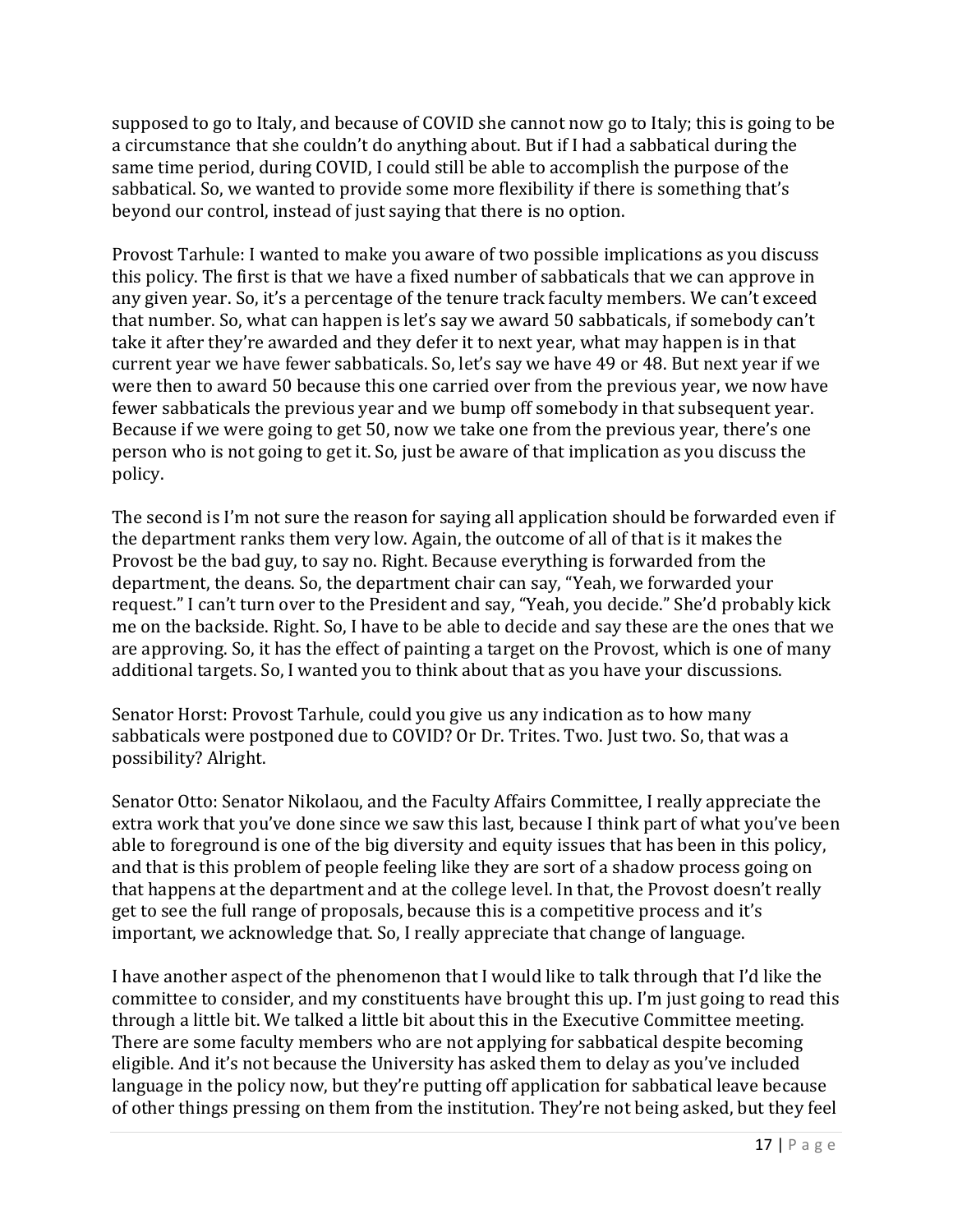they cannot take sabbatical. Provost Tarhule has been really interested in this phenomenon and he has kindly agreed to research this. This is particularly true we know of woman faculty, but this phenomenon also applies a lot of times to folks in the Health Sciences who might run labs, for example. And I've seen this repeatedly myself, is that some folks, especially those deeply engaged in academic mothering, those who work with doctoral students on dissertation committees, and those who are in departments that the university has not staffed, or poorly resourced, so they're severely understaffed, are pressuring themselves or allowing students to pressure faculty to not apply for sabbatical. So, the current iteration of this policy really doesn't account for that. And this is, as we know, a problem in a lot of different ways. It's a path to surefire burnout for faculty. And this has a direct bearing on the faculty members who put off sabbatical on their ability to go up for full, to be competitive for endowed chairs or apply for University Professor. I think if we disaggregate the data by gender and race, this is going to tell this tale. In fact, this phenomenon is very well theorized and documented in the literature in higher education, the late and great Dr. Kelly Ward, among those, and her colleagues who theorized and evidence the mommy track. I know there are a lot of people, in the College of Ed in particular, who feel like we can do better, particularly for faculty members of color who have enormous burden and self-imposed responsibility to mother and make a home for ISU's many students of color. And this is particularly in light of Provost Tarhule's very exciting announcement tonight, we already know this is an issue. So, it's our hope that this will go back to committee for revisions based on these concerns. So, that is one thing I'd like to share.

And the other is, I wanted to ask the committee if they could please give a little overview on the floor of the research that the group did on other comparable institutions including how those institutions calculate eligibility, how they calculate once a faculty member is tenured and promoted, and in what specific ways have other institutions shown flexibility such as counting service toward sabbatical leave, or counting service in units or in incremental ways so that there is a little bit of flexibility, and that's, in particular, for the exact folks that I'm talking about, with this previous phenomenon.

Senator Horst: So, Senator Otto, I'm going to propose that we take the first issue first, and then we can move to research with other institutions. Provost Tarhule, do you have any comment on the phenomenon that Senator Otto just described? How it could be enacted in this policy or other ways it could be treated?

Provost Tarhule: It's an interesting nuance. As Senator Otto says, there is no restriction to these people for taking a sabbatical. There's nothing in the current practice stopping people from taking a sabbatical. If people were to take a one semester sabbatical, they get their full pay during that time. So, what I have proposed is I'd like to figure out why and how many people are in this group. This was not something I was familiar with before, but I did offer, I believe I asked Roberta and Yojanna in my office to look into this and to figure out how frequent is this occurring, and is it an educational process? Do we just educate the people? Because we've given all the opportunities and the resources to take a sabbatical, but if people still don't take it for other reasons, what is that frequency and what are those other reasons that we don't know? So, my sense is we need to get more of that information and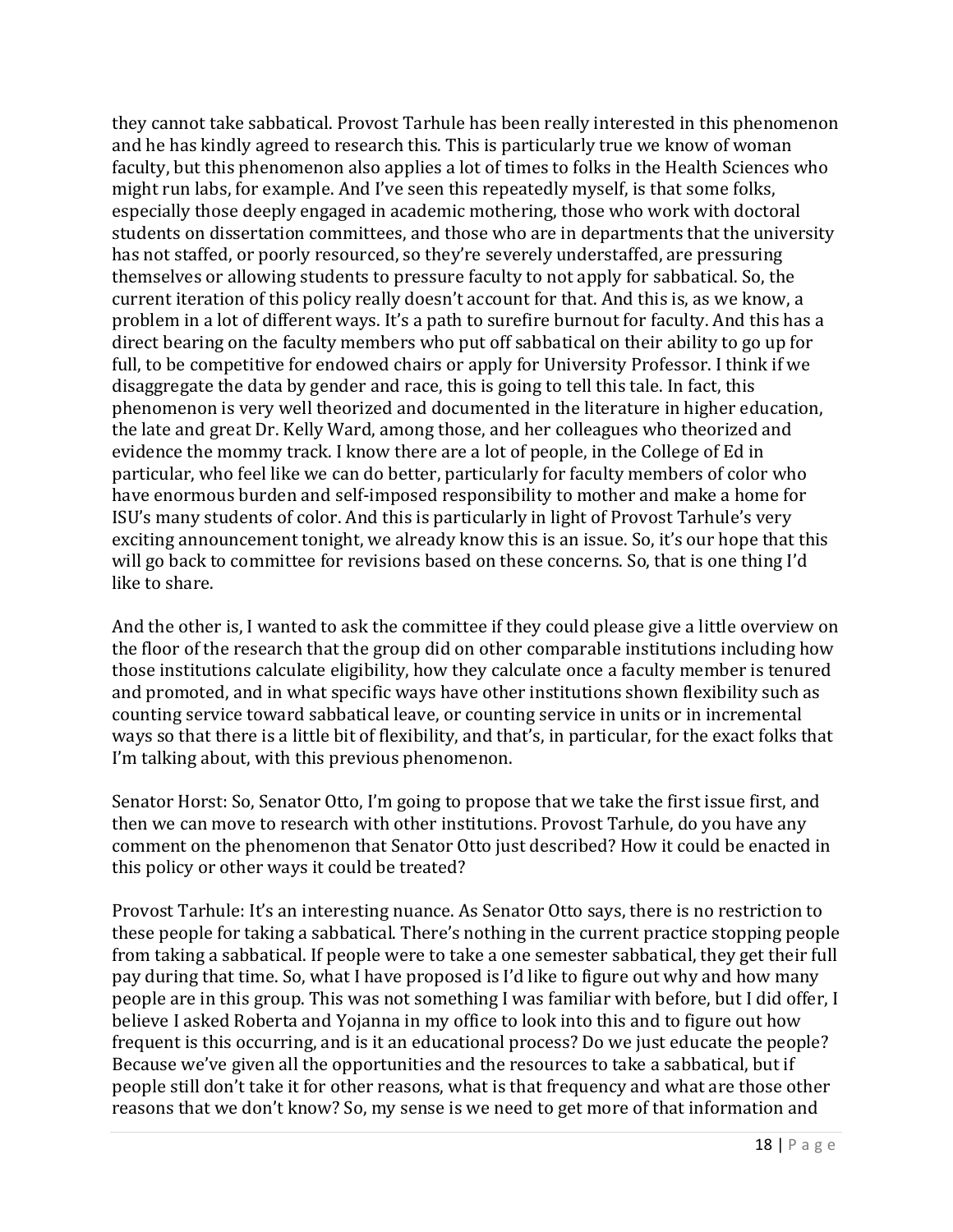understand the problem better before I'm in a position to suggest or maybe begin the process of trying to figure out how we might be able to.

Senator Nikolaou: So, during our committee, actually, we talked about all of these issues. And we agreed that we do want to have more information about if this is happening, if it is in specific colleges only, if it is more disbursed throughout the University. And partly, that's why we also made the change in the language when we said all recommendations should be forwarded to the dean and then to the provost, because that way we can see all the applications that happen and not only a subset of the applications. So, that might help with having actual data just from the process itself. So, even though we agree with the essence of the comment, as a committee we thought that we don't right now have the data to actually add something in the policy to address it. We thought that we should gather the data first, and then based on the data that we find, then we can revise the policy in the next round.

Senator Horst: Yes. So, I would propose that the Provost's staff, and the Provost, when you complete this report, please submit it to the Senate and the Executive Committee, and then we can consider whether or not we want to continue revising this policy at a later time after we have that report. Does that sound acceptable, Senator Otto?

Senator Otto: Yes, it does.

Senator Pancrazio: I wanted to give a bit of history on the discussion of this policy. I believe it began in 2015. Part of the initiating process was that we were looking at a consistent problem that was going on in Milner Library because of the specific load. We had faculty in Milner Library that had not been able to take a sabbatical in over ten years. They are still waiting for a response. That was the initial discussion. So, I think it's a great idea, we had a concrete problem and we addressed it, and they are still waiting for the results of some discussion. So, I hope that any further discussion doesn't impede a decision on the faculty, because they have been waiting for seven years, we addressed those issues very early on. I certainly think that we would come up with a very clear idea of what the problem is and how to address it a motion to revisit following that report would be the appropriate way to do it, because I'm reluctant that after almost seven years Milner should have that opportunity to begin looking at the option that we've provided to them.

Senator Horst: Thank you, Senator Pancrazio for that. Now, I will turn to Senator Nikolaou regarding the second part of the question, research you did on other institutions on eligibility.

Senator Nikolaou: Sure. So, we went to the PRPA website, and we looked at 14 PRPA comparative institutions. We found that nine of these institutions have the seven-year eligibility. Three of these institutions have a five-year eligibility. Two of them have a much more complex structure. And the more complex structure is where they have, to give you an example, it depends on if the sabbatical leave is going to be on campus or off campus, and then they say, for example, if you have four semesters for two years, then you can only get a one semester sabbatical for .44 of your salary. And then if you have five semesters then you get .56 of the salary, and then so on. Then, for example, eight semesters nine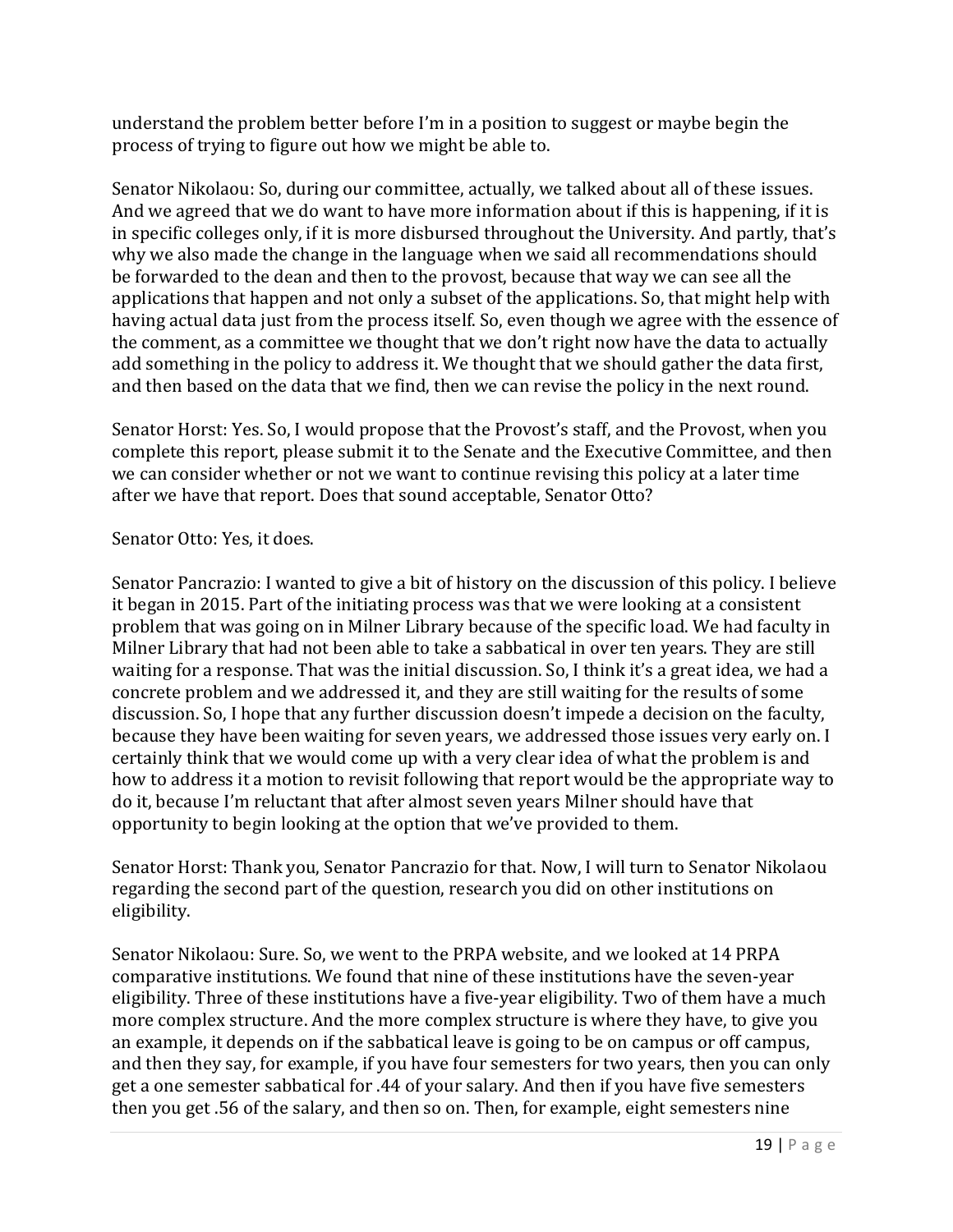semesters, ten semesters, that's only when you are eligible to choose between a one semester or a two-semester sabbatical. So, that's a much more complicated structure and both of the institutions are from the UC (University of California) system, Riverside and Santa Cruz. So, that is in terms of eligibility.

The other part of the question was how we calculate eligibility once someone is tenured. Based on the policies, there was no distinction based on if you are probationary or if you are a tenured faculty member. The only statement that was in the policies is that if you are probationary faculty then you can apply, but award of the sabbatical is going to be conditional on being awarded tenure. And then some of the policies for tenured faculty, they were saying that you would need to be careful if you are close to retirement because when you are going to retire, it may affect the years that you can claim towards the retirement. But for eligibility there was not distinction between the two groups. Was there another part, Senator Otto?

Senator Otto: Did you all discuss a more incremental system of earning credit towards sabbatical? Was that shown in other institutions? And what was the discussion around that in committee?

Senator Nikolaou: Those incremental ways that you mentioned, it was only from these two institutions (Riverside and Santa Cruz) that they have an incremental system. So, we did talk about that, but we didn't see, at least in the current state of our university, a need for a much more complicated structure.

Senator Jordan: A quick question regarding all the applications submitted to a department going to the college. Those would all go ranked and then when they got to the college, they would all be ranked in relation to the rest of the college applications, and all those ranked applications would go to the Provost? I just want to make sure that's the implication.

Senator Nikolaou: Yes. So, each department is going to send their priority order to the dean. And then the CFSC is gong to rank the applications they have within their college in priority order, so that way the Provost, for example, if we have to allocate, let's say ten, and we go based on the priority order, you can have them, but then you can also see other applications that took place. Again, that is in order to be able to gather the data and actually have them document it.

Senator Jordan: Thank you.

Senator Horst: I would say it's unusual to have this much discussion on an item and then move it to Action. But we did list it as Information/Action, so I'm not sure if there's anything. Senator Otto?

Senator Otto: I do think there are less complicated ways of putting together a more incremental way of earning credit. And I'd really personally like to see that looked into more. I'll also say, and I don't totally know the rules of Senate so I'm putting it out there too, I feel like too many changes have been made to this policy for us not to see a clean edit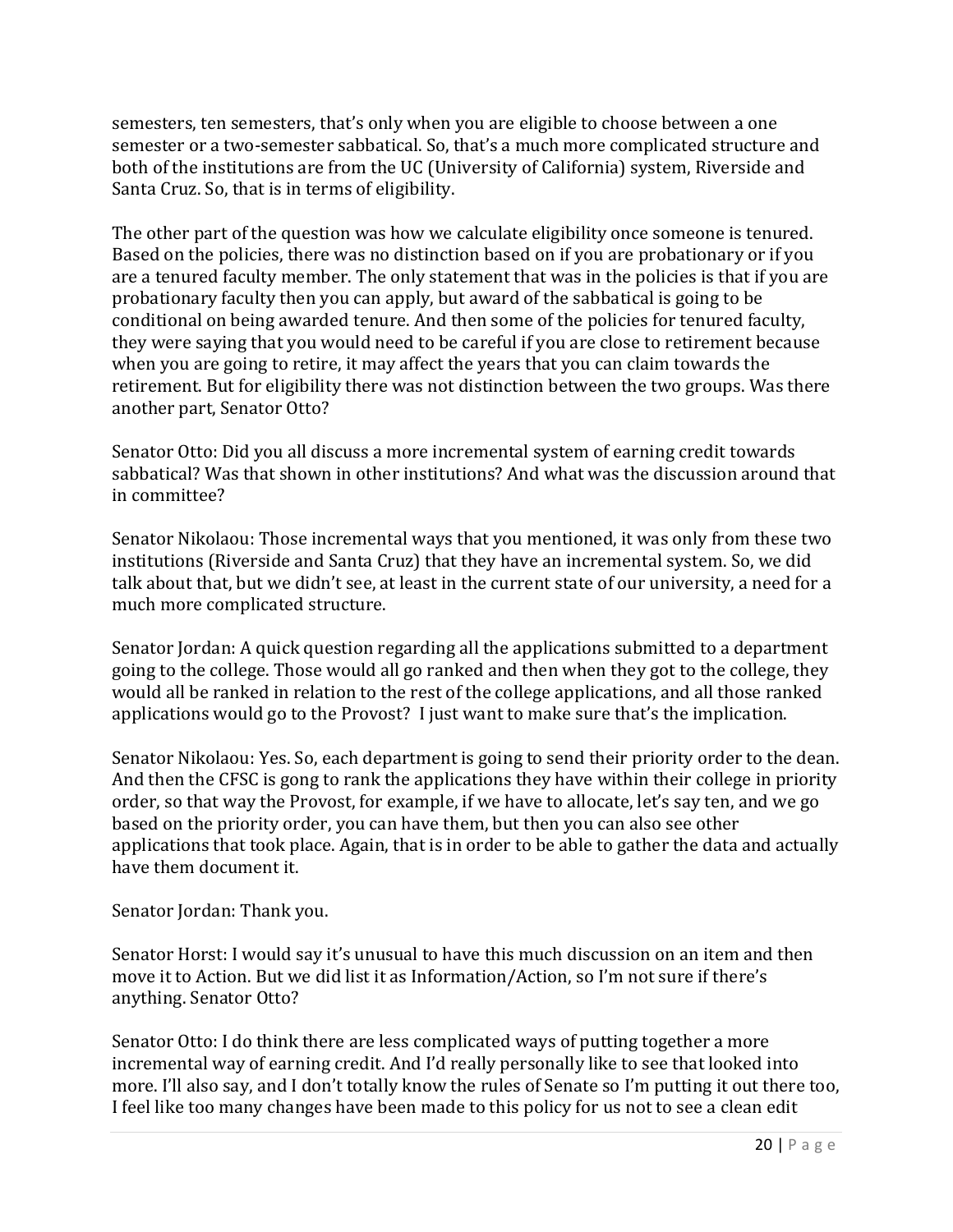before we make it an Action Item. So, I would like this to be put on as an Action Item next meeting, rather than voting.

Senator Horst: I was suggesting that as well, but I was putting it up to the group, if there was a motion, because it is listed on the agenda that way.

Senator Samuel: Can I ask a question under Information still?

Senator Horst: Yes.

Senator Samuel: I just had a quick question to clarify. Under Sabbatical Leave and Length of Leave Compensation, section B2 where it's talking about Milner faculty, the way I was reading it is if they have a twelve-month appointment, they get six months of pay, but a three month appointment is three months of pay, and I didn't see that pattern anywhere else. So, I was wondering if it was an error or if that's how it works over in Milner? I'm on the clean copy and it's at the top of page three.

Senator Nikolaou: That is the language that was given to us for Milner.

Senator Pancrazio: Specifically, that was the relationship with Milner because Milner faculty are on a twelve-month contract. So, it was asked by Senator Mainieri, I believe, about two years ago on the floor that they wanted to have something that match up with the type of contract that they have. So, we made that, we had a specific problem and addressed it. So, yes, you remember correctly.

Senator Horst: Do you need to check the policy through Dean Long?

Senator Nikolaou: The policy has gone through Legal, Human Resources, and AVP Trites.

Senator Samuel: I just wanted to make sure it was intentional.

Senator Nikolaou: Yeah. That was intentional. It's gone through Legal, Human Resources, and AVP Trites. That's not something we changed.

Senator Pancrazio: For information, Milner would be able to do a six, three, or they could take an entire year and get half pay. That was the best we could come up with according to the contract they have. Regular faculty are on a nine-month salary.

Motion by Senator Pancrazio, seconded by Senator Cline, to move to Action Item.

Senator Otto: I feel like there are too many changes and too many things in play for us to move this to an Action Item tonight. I think we need to see a clean copy. And then also give the Provost and Dr. Trites a little bit of time, you know, because we have Spring Break in there, to learn a little more about the data that the committee and constituents are interested in seeing.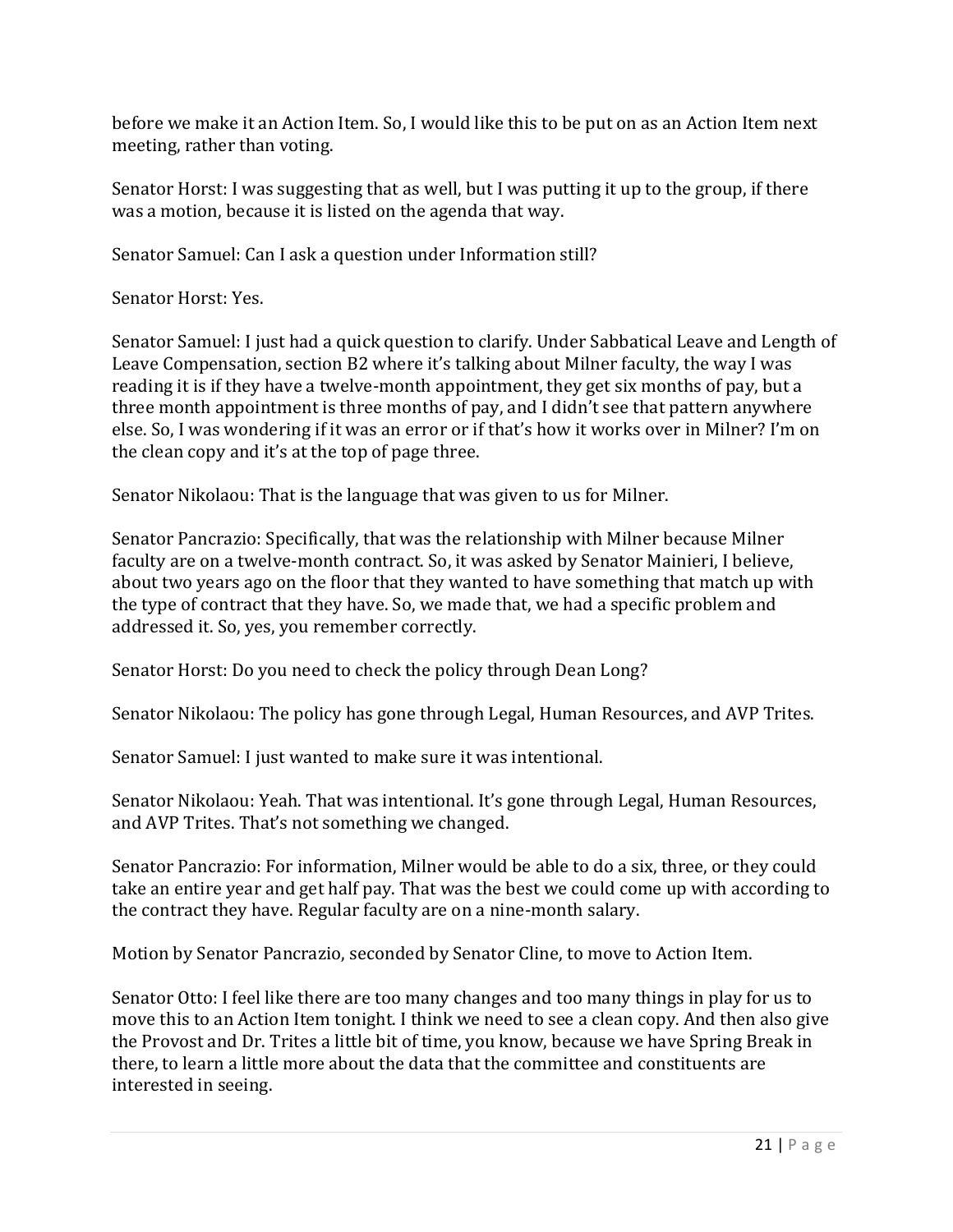Senator Nikolaou: I just wanted to make a clarification about the data. So, when we talked in the committee today, we did support the data, but we didn't think that we are going to have enough time to gather the data in order to make changes in the policy in this iteration. That once we have the data and approve or not approve the current version of the policy, when it goes through the next review, then we can make adjustments to the policy. I just want to clarify that part.

The motion was approved, with one nay.

Motion by Senator Nikolaou, on behalf of the Faculty Affairs Committee, to approve 3.2.8 Sabbatical Leave as amended. The motion was approved, with one nay.

## *Academic Affairs Committee: Senator Cline*

[Senator Cline: In our March 2, 2022, meeting, the Academic Affairs Committee completed our review of Policy 2.1.21 Undergraduate Academic Standing, Probation, and Reinstatement. We also completed our review of the Code of Student Conduct cases external report and thanks the University Hearing Panel and University Appeals Board for their effort in supplying it.]

## *Administrative Affairs and Budget Committee: Senator Smudde*

[Senator Smudde: The AABC, in its March 2, 2022, meeting, had a guest presentation by Mike Gebeke, associate VP of facility management, planning & operation; and Amy Hurd, Associate VP for Undergraduate Education, about revising Policies 6.1.3 and 6.2.3. Mike will send recommended changes for Policy 6.1.3. No changes are needed for Policy 6.2.3. The committee also discussed the status of the academic calendar, the writing of the AIF report, and the data for the surveys about the president's performance.]

## *Faculty Affairs Committee: Senator Nikolaou*

[Senator Nikolaou: The Faculty Affairs Committee met this evening. The Committee discussed language to be added to the Sabbatical Policy to address feedback we received from two senators since the last Academic Senate meeting on February 16, 2022.]

## *Planning and Finance Committee: Senator Vogel*

[Senator Vogel: The Planning and Finance Committee met today and concluded our discussion of Policies 1.14 Sustainability and 9.6 Student Computer Ownership. We will be forwarding our suggested changes to the Executive committee. We also continued our discussion of policy 3.4.7 Employment for Teaching Purposes of Administrative/Professional Personnel.]

## *Rules Committee: Senator Stewart*

[Senator Stewart: We did meet tonight. Roberta Trites gave a presentation on policy 1.19 Protection of Minors to Rules, with Alicia Lage assisting. We used the rest of our time continuing the discussion of the College of Education bylaws revisions.]

## *Communications:* None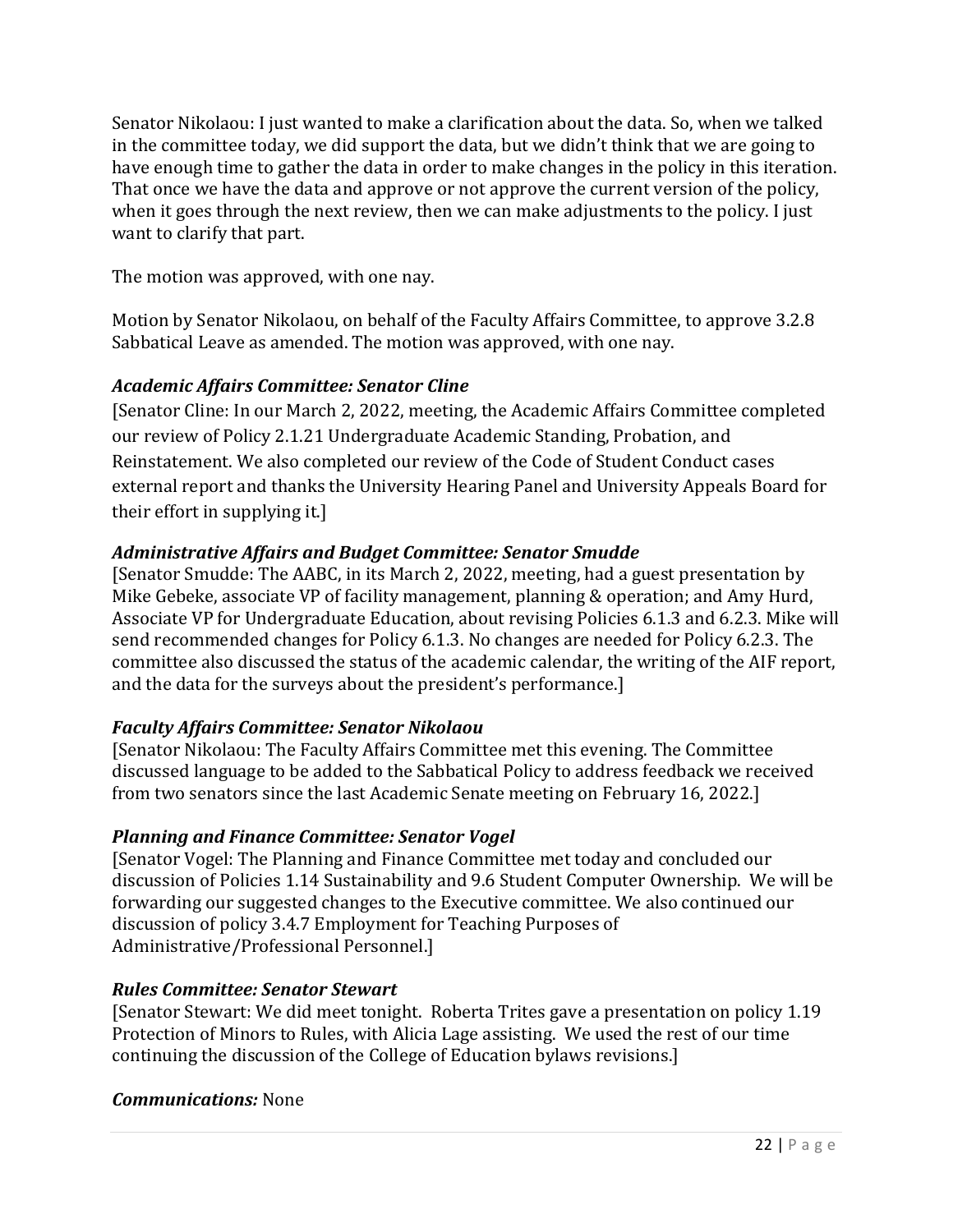#### *Adjournment or Hard Stop at 8:30*

Motion by Senator Garrahy, seconded by Senator Villalobos, to adjourn. The motion was unanimously approved.

|                                | Senate       |
|--------------------------------|--------------|
| Name                           | Attendance   |
| Avogo, Winfred                 | 1            |
| Biancalana, AJ                 | $\mathbf{1}$ |
| Blum, Craig                    | 1            |
| Bonnell, Angela                | $\mathbf{1}$ |
| Chassy, Grant                  | 1            |
| Cline, Lea                     | $\mathbf{1}$ |
| DeNeve, Sarah                  | 1            |
| Deutsch, Lucky                 | 1            |
| Garrahy, Deb                   | 1            |
| Harpel, Tammy                  | $\mathbf{1}$ |
| Hogue, Hannah - EXCUSED        | 0            |
| Holland, Dan (rep Marx, David) | $\mathbf{1}$ |
| Hollywood, Mary                | 1            |
| Horst, Martha                  | 1            |
| Johnson, Levester *            | 1            |
| Kinzy, Terri *                 | $\mathbf{1}$ |
| Lahiri, Somnath                | 1            |
| Landfair, Lawrence             | 1            |
| Lucey, Tom                     | 0            |
| McLauchlan, Craig *            | $\mathbf{1}$ |
| McNab, Maddie                  | $\mathbf{1}$ |
| Meyers, Adena                  | $\mathbf{1}$ |
| Midha, Vishal                  | $\mathbf{1}$ |
| Miller, Chloe                  | $\mathbf{1}$ |
| Monk, Eduardo                  | 1            |
| Nahm, Kee-Yoon - EXCUSED       | 0            |
| Nichols, Wade                  | 1            |
| Nikolaou, Dimitrios            | 1            |
| Noel-Elkins, Amelia            | 1            |
| Novotny, Nancy                 | $\mathbf{1}$ |
| Otto, Stacy-Virtual            | 1            |
| Palmer, Stuart                 | 1            |
| Pancrazio, Jim                 | 1            |
| Paoni, Devin (TRUSTEE) *       | 1            |
| Peters, Steve                  | $\mathbf 1$  |